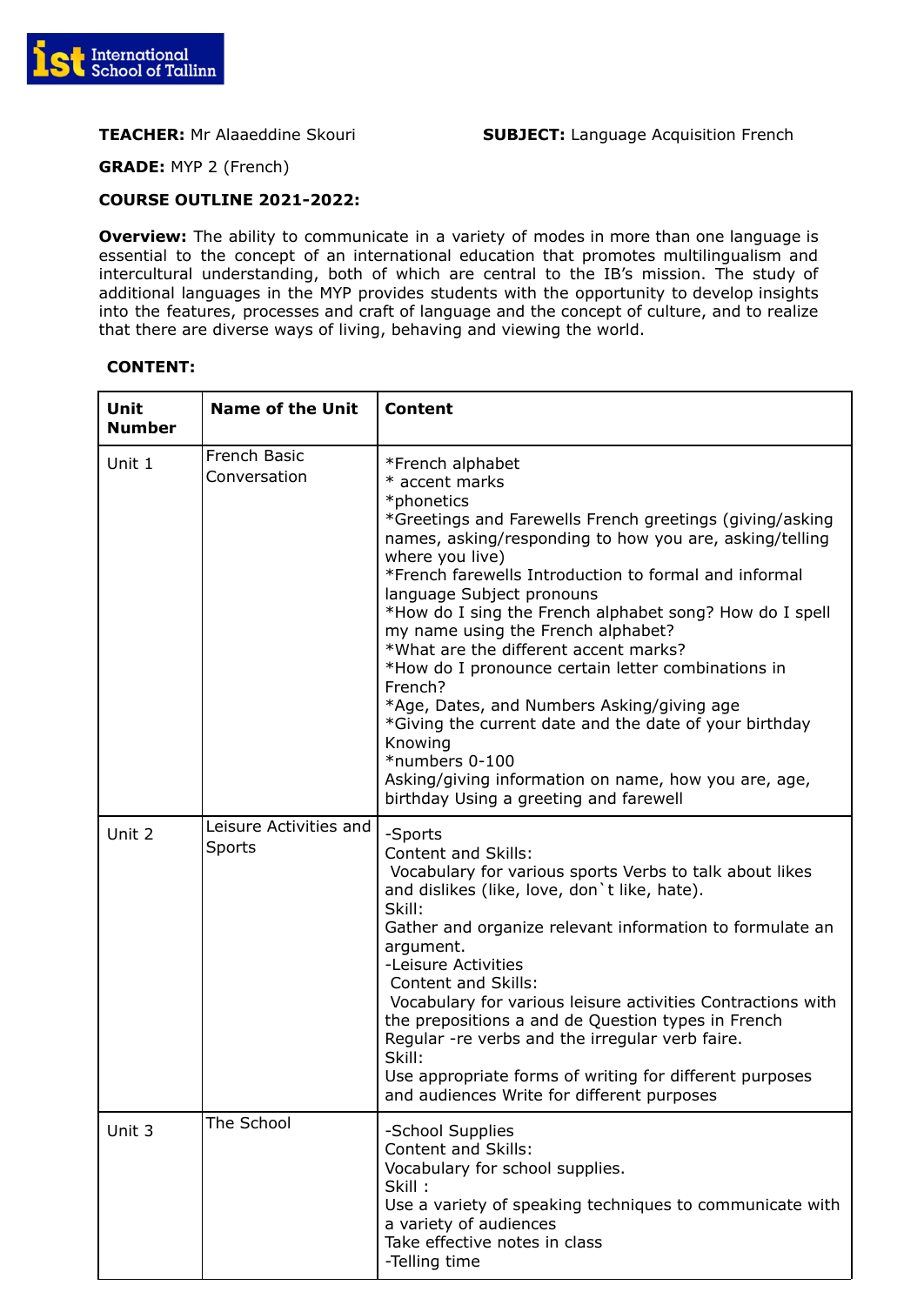

|        |                 | <b>Content and Skills:</b><br>Vocabulary for telling time Numbers 1-100<br>Skill:<br>Practise strategies to reduce stress and anxiety Use a<br>variety of speaking techniques to communicate with a<br>variety of audiences Take effective notes in class.<br>-School Subjects<br><b>Content and Skills:</b><br>School subjects vocabulary Expressions to express need<br>School supply vocabulary.<br>Skill:<br>Use a variety of speaking techniques to communicate with<br>a variety of audiences Negotiate ideas and knowledge<br>with peers and teachers.<br>-Regular Verbs and Aller<br><b>Content and Skills:</b><br>Students will need the previous vocabulary from this unit.<br>Skill:<br>Practise strategies to reduce stress and anxiety Listen<br>actively to other perspectives and ideas Use a variety of<br>speaking techniques to communicate with a variety of<br>audiences Negotiate ideas and knowledge with peers and<br>teachers Take effective notes in class. |
|--------|-----------------|--------------------------------------------------------------------------------------------------------------------------------------------------------------------------------------------------------------------------------------------------------------------------------------------------------------------------------------------------------------------------------------------------------------------------------------------------------------------------------------------------------------------------------------------------------------------------------------------------------------------------------------------------------------------------------------------------------------------------------------------------------------------------------------------------------------------------------------------------------------------------------------------------------------------------------------------------------------------------------------|
| Unit 4 | La Francophonie | -French Speaking Countries<br>-Noun gender<br>-Direct and indirect articles<br>-Geography<br><b>Content and Skills:</b><br>Students will recognize that nouns in French have gender.<br>Students will learn how to talk about the geography of a<br>country . Students will learn about some of the countries<br>around the world that speak French.<br>Skill<br>Organize and depict information logically                                                                                                                                                                                                                                                                                                                                                                                                                                                                                                                                                                           |

# **AIMS:**

The aims of the teaching and learning of MYP Language Acquisition are to:

- gain proficiency in an additional language while supporting maintenance of their mother tongue and cultural heritage
- develop a respect for, and understanding of, diverse linguistic and cultural heritages
- develop the student's communication skills necessary for further language learning, and for study, work and leisure in a range of authentic contexts and for a variety of audiences and purposes
- enable the student to develop multiliteracy skills using a range of learning tools, such as multimedia, in the various modes of communication
- enable the student to develop an appreciation of a variety of literary and non-literary texts and to develop critical and creative techniques for comprehension and construction of meaning
- enable the student to recognize and use language as a vehicle of thought, reflection, self-expression and learning in other subjects, and as a tool for enhancing literacy
- enable the student to understand the nature of language and the process of language learning, which comprises the integration of linguistic, cultural and social components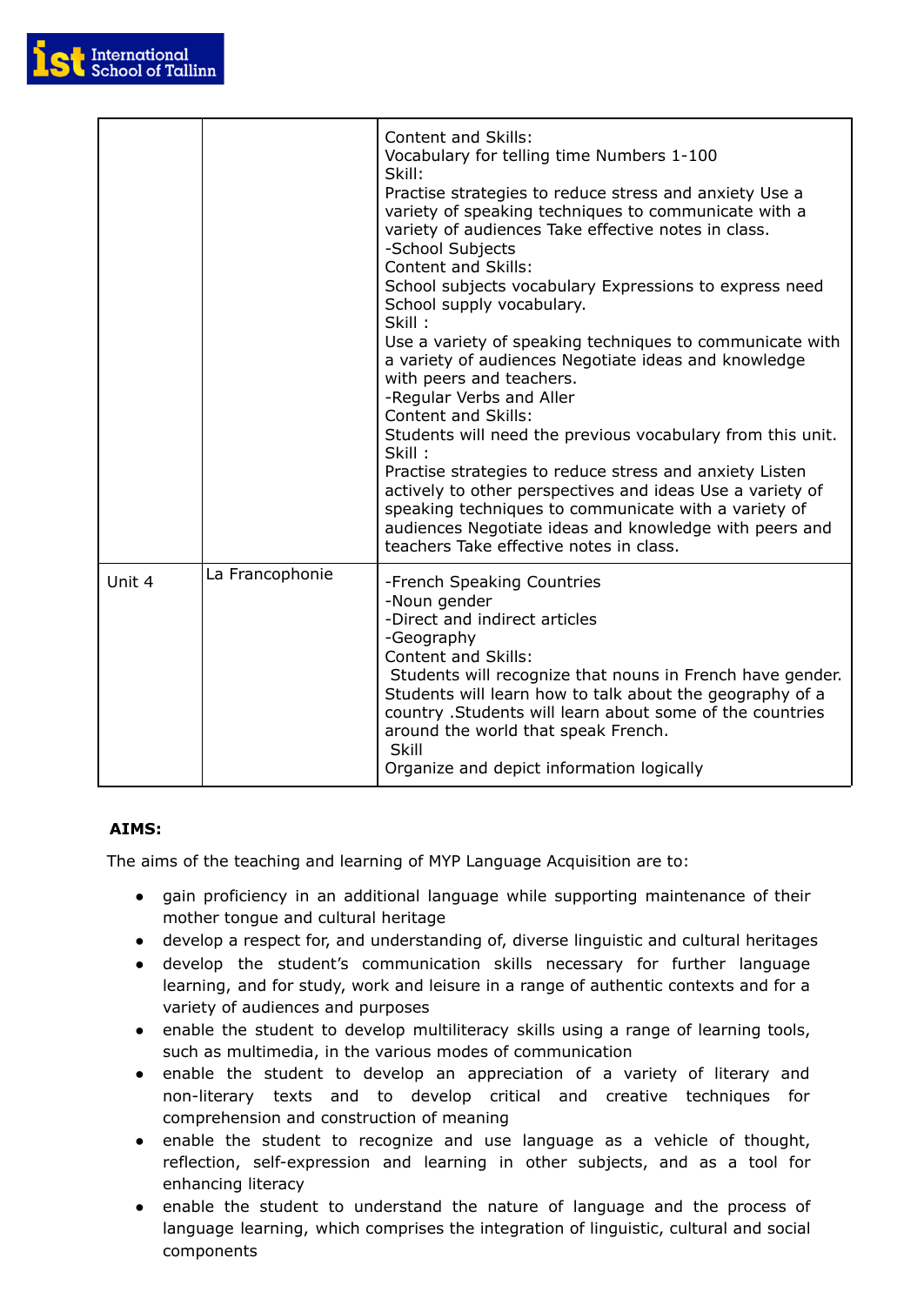

- offer insight into the cultural characteristics of the communities where the language is spoken
- encourage an awareness and understanding of the perspectives of people from own and other cultures, leading to involvement and action in own and other communities
- foster curiosity, inquiry and a lifelong interest in, and enjoyment of, language learning

## **APPROACHES TO LEARNING (ATL) SKILLS:**

The units of work in Language Acquisition will offer opportunities for students to develop and practise the following ATL skills -

thinking skills, social skills, communication skills, self-management skills and research skills.

**ASSESSMENT:** Based on the IB MYP Language Acquisition Assessment Criteria, students need to concentrate on each of the macro-skills of language: listening, speaking, reading, writing, viewing and interpreting.

IB MYP Criteria for assessment are:

Criterion A: Listening Criterion B: Reading Criterion C: Speaking Criterion D: Writing

## **COURSE EXPECTATIONS:**

Students should

- Be receptive to French and French cultures
- Be curious to go beyond classroom learning and teaching
- Use resources from the Internet to widen one's learning
- Develop International mindedness and strive to be a global citizen
- Participate actively in class activities
- Submit your homework on time.
- Students should follow the Academic Honesty Policy by submitting their own work or will have to face consequences.
- Be punctual to class.

**E-mail ID: [Alaaeddine.skouri@ist.ee](mailto:Alaaeddine.skouri@ist.ee)**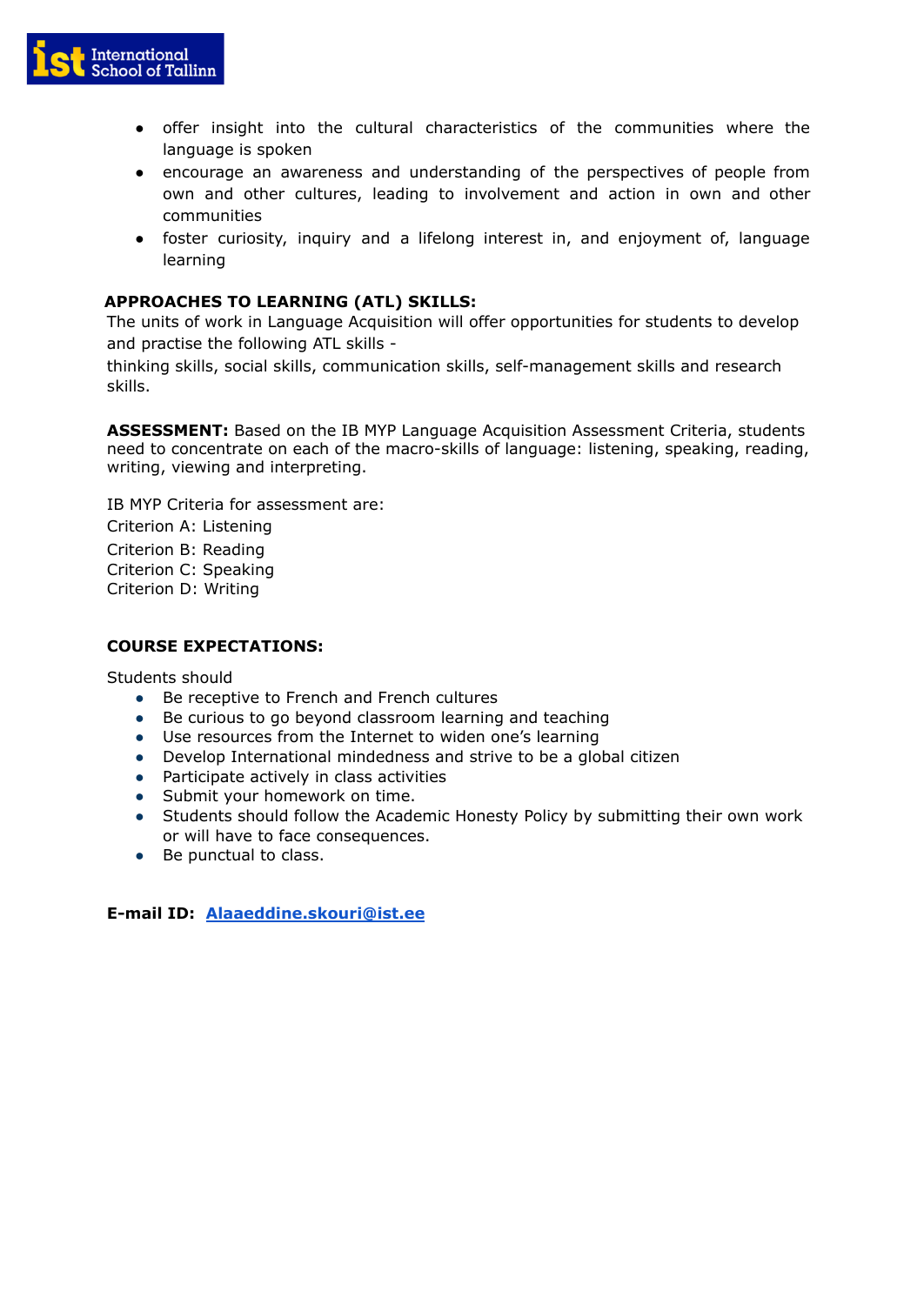

**GRADE:** MYP 2

## **COURSE OUTLINE 2021-2022:**

**Overview:** The ability to communicate in a variety of modes in more than one language is essential to the concept of an international education that promotes multilingualism and intercultural understanding, both of which are central to the IB's mission. The study of additional languages in the MYP provides students with the opportunity to develop insights into the features, processes and craft of language and the concept of culture, and to realize that there are diverse ways of living, behaving and viewing the world.

## **CONTENT:**

| Unit<br><b>Numbe</b><br>r | <b>Name of the Unit</b> | <b>Content</b>                                                                                                                                                                       |
|---------------------------|-------------------------|--------------------------------------------------------------------------------------------------------------------------------------------------------------------------------------|
| Unit 1                    | Who am I?               | Students are able to introduce themselves and each other.                                                                                                                            |
|                           |                         | Vocabulary: Hobbies, Numbers, Cities and Countries,<br>languages                                                                                                                     |
|                           |                         | Grammar: Question words, Personal pronouns, verb "sein"                                                                                                                              |
| Unit 2                    | My School               | Say what I like and what I do not like. Students can talk<br>about their school.                                                                                                     |
|                           |                         | Vocabulary: Days of the week, school supplies, school<br>subjects                                                                                                                    |
|                           |                         | Grammar: Nouns and plural, personal pronouns<br>(nominative)                                                                                                                         |
| Unit 3                    | 24 Hours a day          | Students learn to talk about their daily routine                                                                                                                                     |
|                           |                         | Vocabulary: Times of the day, Times, activities                                                                                                                                      |
|                           |                         | Grammar: present, irregular verbs                                                                                                                                                    |
| Unit 4                    | Enjoy your meal!        | Students can go shopping and have basic conversations in<br>a shopping center. They can talk about food, what they do<br>like and what they do not like. They can talk about prices. |
|                           |                         | Vocabulary: Food, drinks, stores, numbers and prices                                                                                                                                 |
|                           |                         | Grammar: definite and indefinite article, verbs with<br>akkusativ, verbs to "möchten" and "mögen"                                                                                    |

## **AIMS:**

The aims of the teaching and learning of MYP Language Acquisition are to:

- gain proficiency in an additional language while supporting maintenance of their mother tongue and cultural heritage
- develop a respect for, and understanding of, diverse linguistic and cultural heritages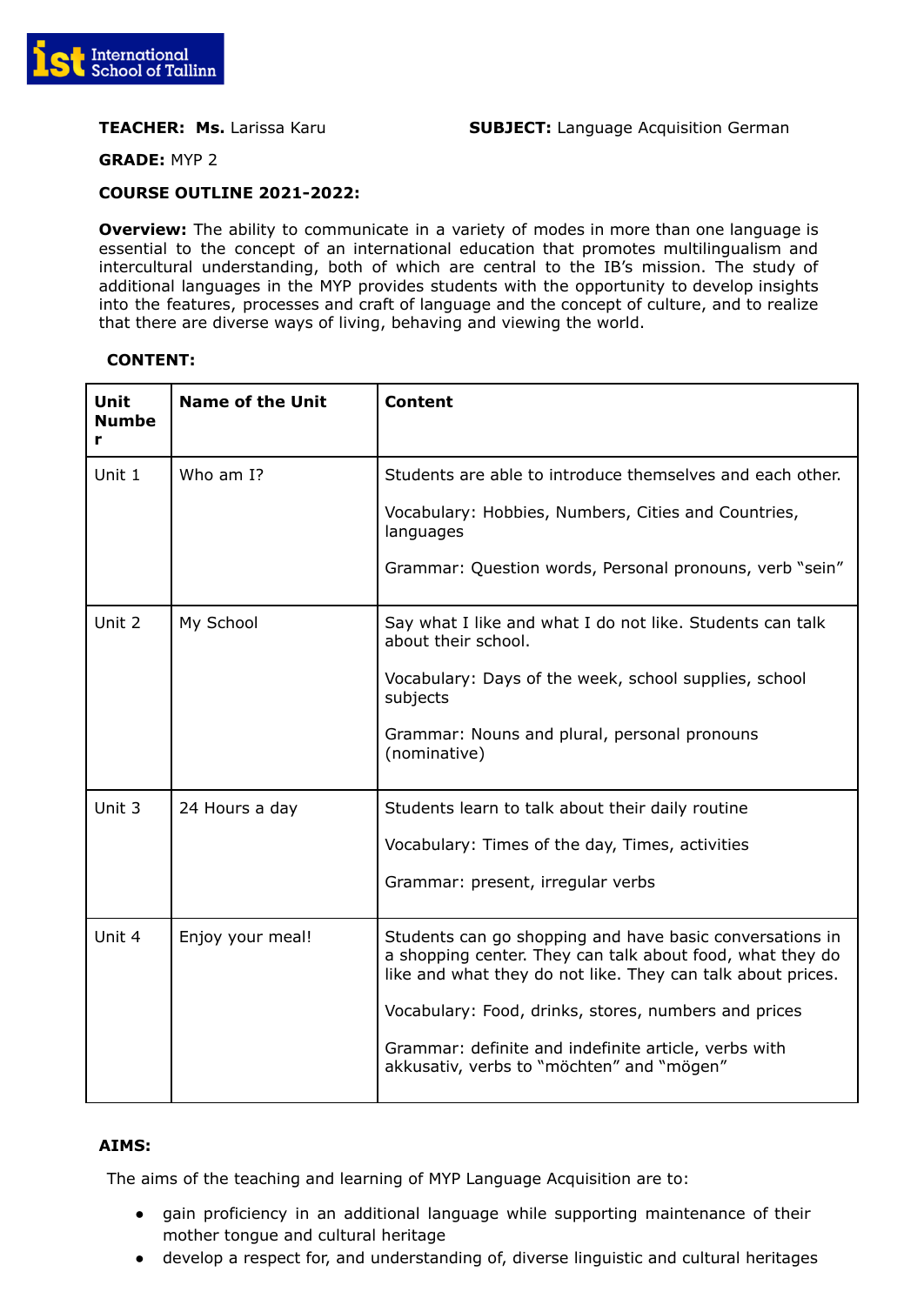

- develop the student's communication skills necessary for further language learning, and for study, work and leisure in a range of authentic contexts and for a variety of audiences and purposes
- enable the student to develop multiliteracy skills using a range of learning tools, such as multimedia, in the various modes of communication
- enable the student to develop an appreciation of a variety of literary and non-literary texts and to develop critical and creative techniques for comprehension and construction of meaning
- enable the student to recognize and use language as a vehicle of thought, reflection, self-expression and learning in other subjects, and as a tool for enhancing literacy
- enable the student to understand the nature of language and the process of language learning, which comprises the integration of linguistic, cultural and social components
- offer insight into the cultural characteristics of the communities where the language is spoken
- encourage an awareness and understanding of the perspectives of people from own and other cultures, leading to involvement and action in own and other communities
- foster curiosity, inquiry and a lifelong interest in, and enjoyment of, language learning

## **APPROACHES TO LEARNING (ATL) SKILLS:**

The units of work in Language Acquisition will offer opportunities for students to develop and practise the following ATL skills -

thinking skills, social skills, communication skills, self-management skills and research skills.

**ASSESSMENT:** Based on the IB MYP Language Acquisition Assessment Criteria, students need to concentrate on each of the macro-skills of language: listening, speaking, reading, writing, viewing and interpreting.

IB MYP Criteria for assessment are:

Criterion A: Listening Criterion B: Reading

Criterion C: Speaking Criterion D: Writing

## **COURSE EXPECTATIONS:**

Students should

- Be receptive to French and French cultures
- Be curious to go beyond classroom learning and teaching
- Use resources from the Internet to widen one's learning
- Develop International mindedness and strive to be a global citizen
- Participate actively in class activities
- Submit your homework on time.
- Students should follow the Academic Honesty Policy by submitting their own work or will have to face consequences.
- Be punctual to class.

## **E-mail ID: [larissa.karu@ist.ee](mailto:larissa.karu@ist.ee)**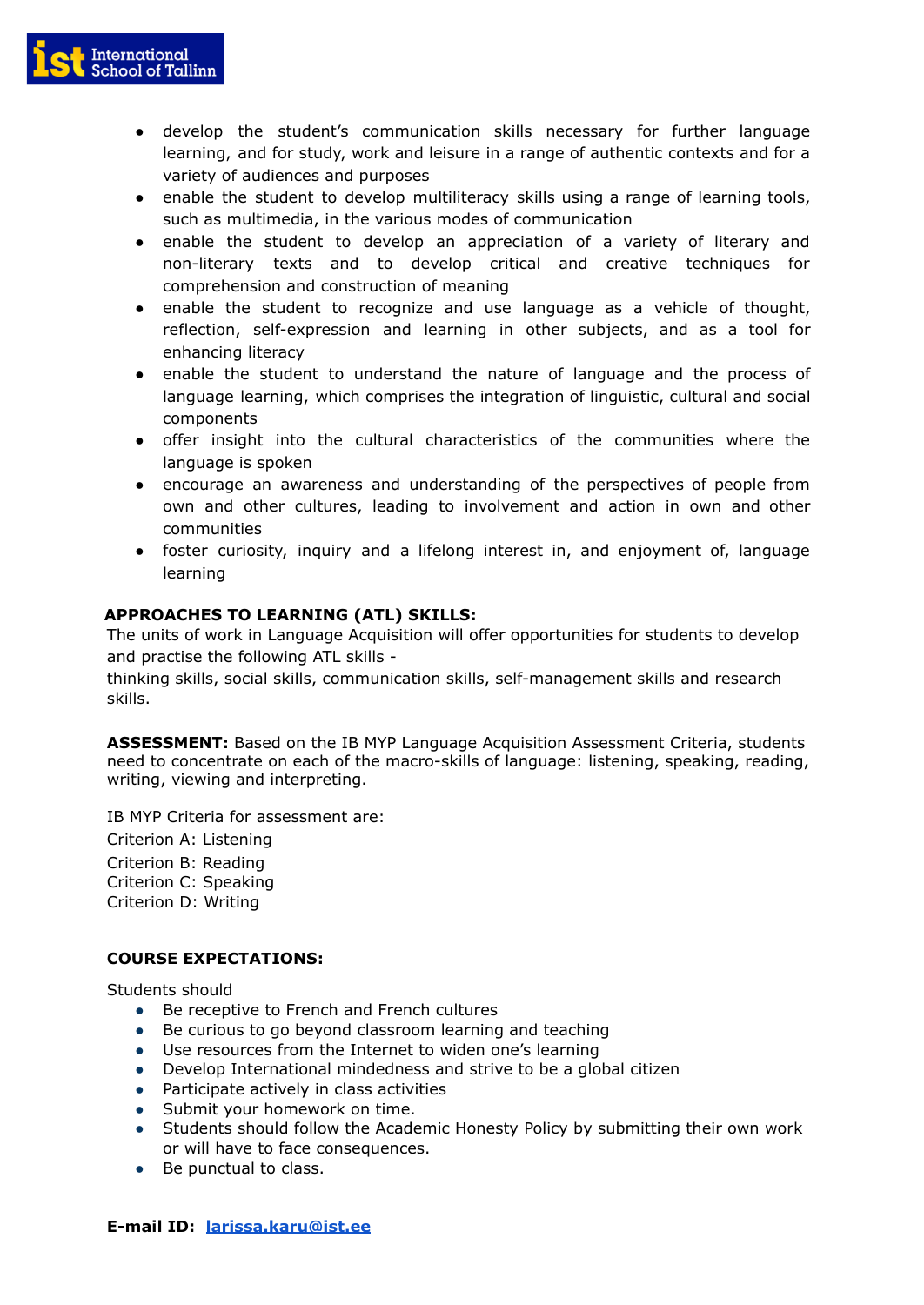

## **TEACHER: Ms.** Anna Tulupjeva **SUBJECT:** Language Acquisition Russian (Phase )

#### **GRADE:** MYP 2

## **COURSE OUTLINE 2021-2022:**

**Overview:** The ability to communicate in a variety of modes in more than one language is essential to the concept of an international education that promotes multilingualism and intercultural understanding, both of which are central to the IB's mission. The study of additional languages in the MYP provides students with the opportunity to develop insights into the features, processes and craft of language and the concept of culture, and to realize that there are diverse ways of living, behaving and viewing the world.

#### **CONTENT:**

| Unit<br>number | Name of<br>the Unit             | Content                                                                                                                                            |
|----------------|---------------------------------|----------------------------------------------------------------------------------------------------------------------------------------------------|
| Unit 1         | Eat, Drink<br>and Enjoy!        | Food supplies. Food traditions. Diet. Menu. Visiting catering.<br>Accusative case of Nouns and Adjectives. Conjugation of verbs.                   |
| Unit 2         | My<br>everyday<br>life          | Verbs of motion; speaking about daily routines; basic adverbs of<br>frequency; planning one's day.                                                 |
| Unit $3$       | How do you<br>pass the<br>time? | Musical genres. Movies and theatre. Leisure activities and hobbies.<br>Accusative and Prepositional cases. Conjugations of verbs. Future<br>tense. |
| Unit 4         | Where do I<br>belong?           | Household items, furniture, home chores, rooms and buildings.<br>Verbs of position. Genitive and Prepositional cases. Past tense.                  |

# **AIMS:**

The aims of the teaching and learning of MYP Language Acquisition are to:

- gain proficiency in an additional language while supporting maintenance of their mother tongue and cultural heritage
- develop a respect for, and understanding of, diverse linguistic and cultural heritages
- develop the student's communication skills necessary for further language learning, and for study, work and leisure in a range of authentic contexts and for a variety of audiences and purposes
- enable the student to develop multiliteracy skills using a range of learning tools, such as multimedia, in the various modes of communication
- enable the student to develop an appreciation of a variety of literary and non-literary texts and to develop critical and creative techniques for comprehension and construction of meaning
- enable the student to recognize and use language as a vehicle of thought, reflection, self-expression and learning in other subjects, and as a tool for enhancing literacy
- enable the student to understand the nature of language and the process of language learning, which comprises the integration of linguistic, cultural and social components
- offer insight into the cultural characteristics of the communities where the language is spoken
- encourage an awareness and understanding of the perspectives of people from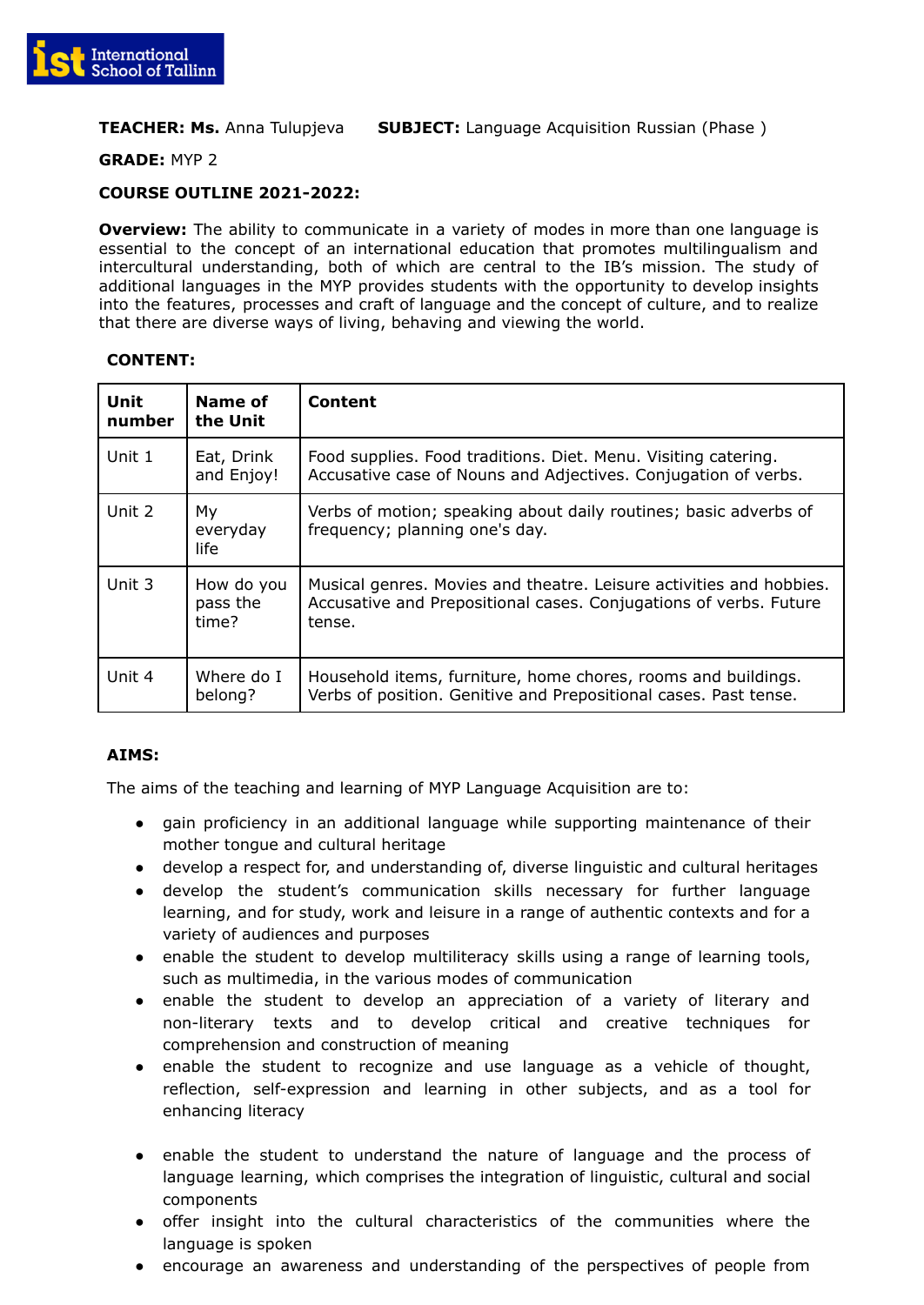

own and other cultures, leading to involvement and action in own and other communities

● foster curiosity, inquiry and a lifelong interest in, and enjoyment of, language learning.

# **APPROACHES TO LEARNING (ATL) SKILLS:**

The units of work in Language Acquisition will offer opportunities for students to develop and practise the following ATL skills -

thinking skills, social skills, communication skills, self-management skills and research skills.

**ASSESSMENT:** Based on the IB MYP Language Acquisition Assessment Criteria, students need to concentrate on each of the macro-skills of language: listening, speaking, reading, writing, viewing and interpreting.

IB MYP Criteria for assessment are:

Criterion A: Listening Criterion B: Reading Criterion C: Speaking Criterion D: Writing

# **COURSE EXPECTATIONS:**

Students should

- Be receptive to Russian and Russian cultures
- Be curious to go beyond classroom learning and teaching
- Use resources from the Internet to widen one's learning
- Develop International mindedness and strive to be a global citizen
- Participate actively in class activities
- Submit your homework on time.
- Students should follow the Academic Honesty Policy by submitting their own work or will have to face consequences.
- Be punctual to class.

**E-mail ID: [anna.tulupjeva@ist.ee](mailto:anna.tulupjeva@ist.ee)**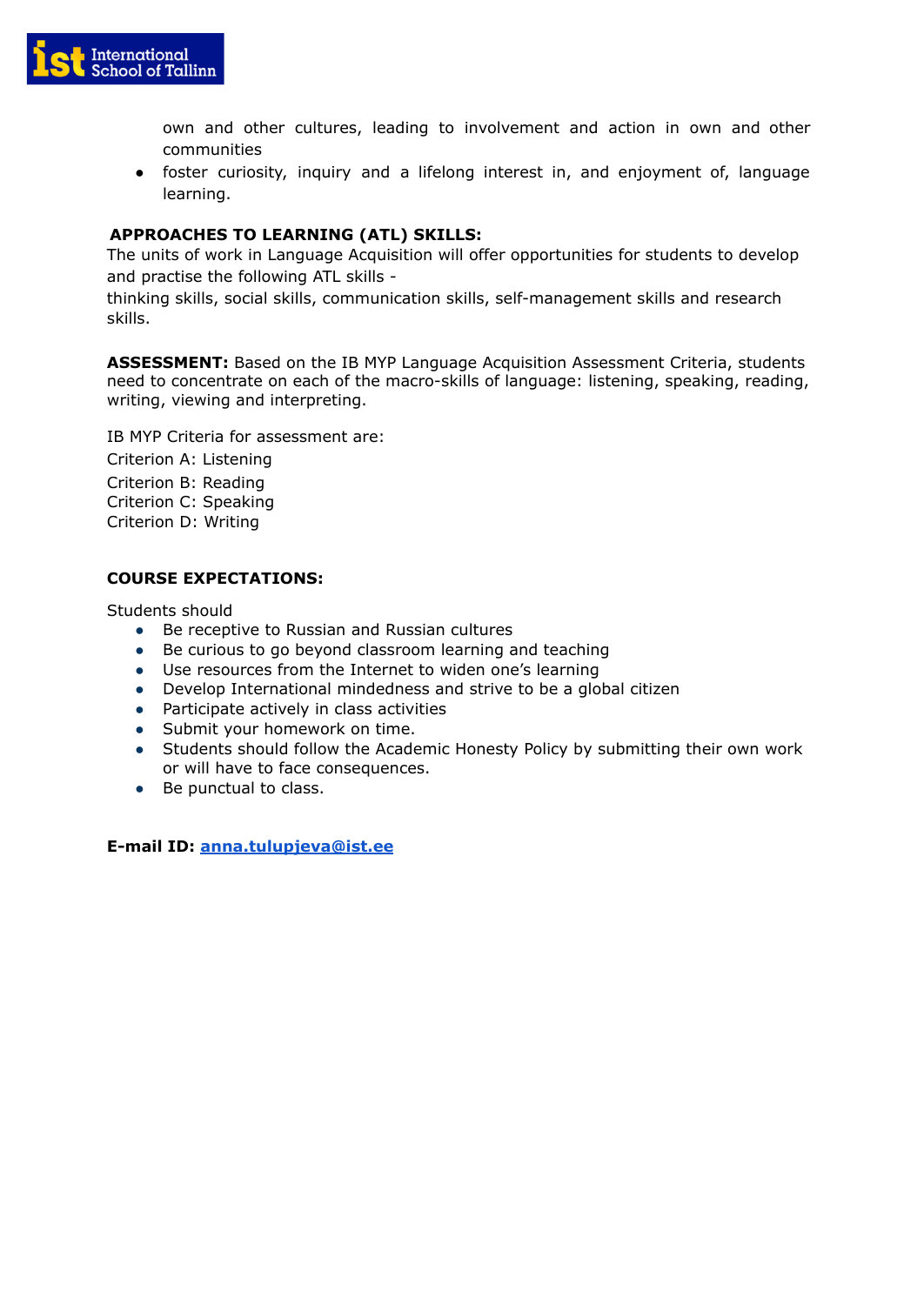

**TEACHER:** Ms. Krista Arro, Ms. Kerli Liksor

**SUBJECT:** Estonian: Host country's language

#### **GRADE:** MYP 2

## **COURSE OUTLINE 2021-2022:**

**Overview:** The ability to communicate in a variety of modes in more than one language is essential to the concept of an international education that promotes multilingualism and intercultural understanding, both of which are central to the IB's mission. The study of additional languages in the MYP provides students with the opportunity to develop insights into the features, processes and craft of language and the concept of culture, and to realize that there are diverse ways of living, behaving and viewing the world.

#### **CONTENT:**

| Unit<br>number | Name of the<br>Unit          | Content                                                                                                                 |
|----------------|------------------------------|-------------------------------------------------------------------------------------------------------------------------|
| Unit 1         | Introduction<br>and revision | Pronunciation. Greetings. Personal pronouns. Present tense.<br>Numbers 0-1000. Expats' life in Estonia.                 |
| Unit 2         | Everyday life                | Everyday expressions. Verbs are in the present tense. Family.<br>Telling the time. First three cases. Estonian culture. |
| Unit 3         | School                       | Activities at school. Work. Plural. Making questions. Estonian<br>history.                                              |
| Unit 4         | Estonia and<br>surroundings  | Home. Neighbours. Months of the year. Days of the week. Life in<br>Estonia                                              |

## **APPROACHES TO LEARNING (ATL) SKILLS:**

The units of work in Language Acquisition will offer opportunities for students to develop and practise the following ATL skills -

thinking skills, social skills, communication skills, self-management skills and research skills.

**ASSESSMENT:** Based on the IB MYP Language Acquisition Assessment Criteria, students need to concentrate on each of the macro-skills of language: listening, speaking, reading, writing, viewing and interpreting.

IB MYP Criteria for assessment are: Criterion A: Listening Criterion B: Reading Criterion C: Speaking Criterion D: Writing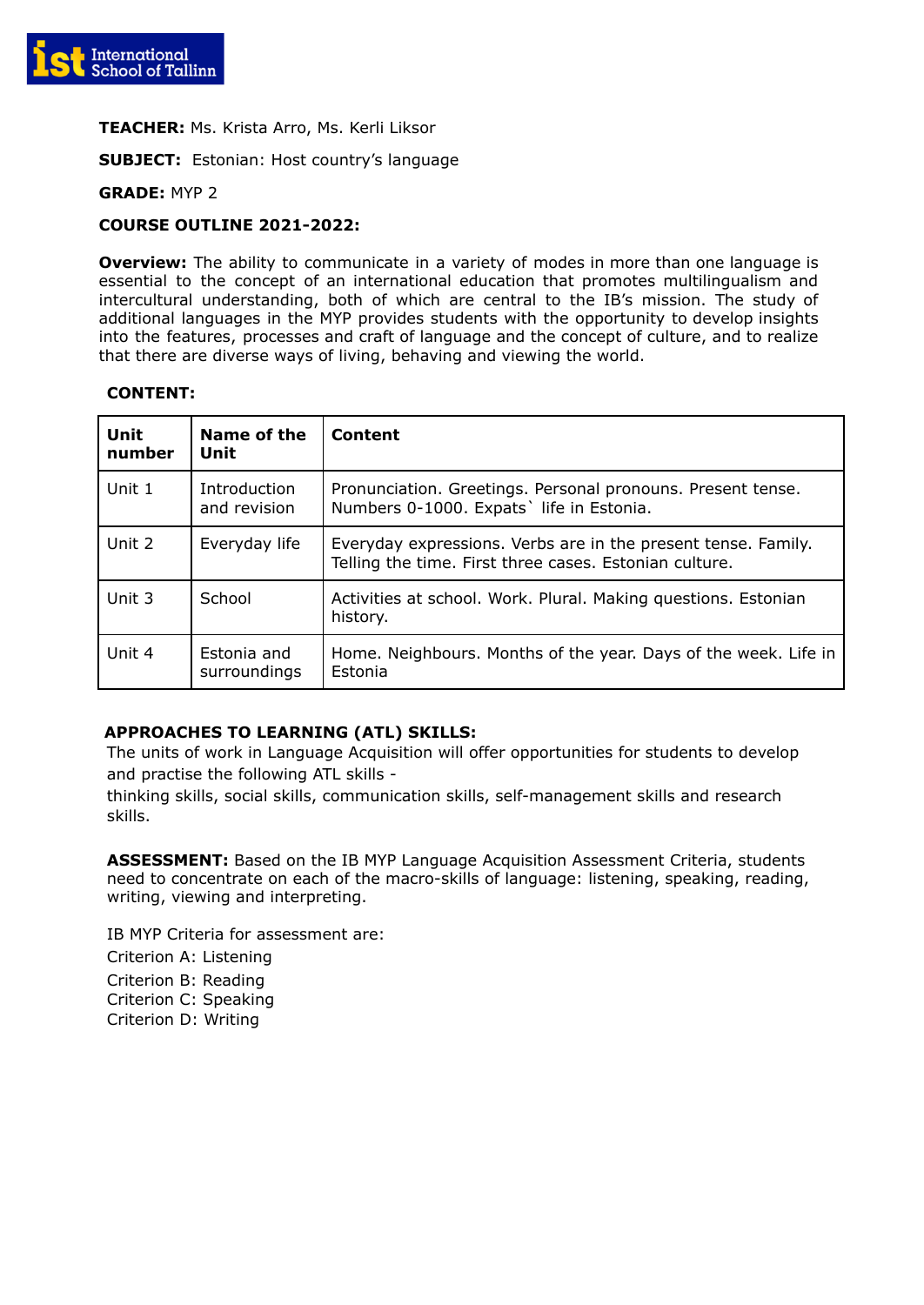

# **COURSE EXPECTATIONS:**

Students should

- Be receptive to Estonian and Estonian culture
- Be curious to go beyond classroom learning and teaching
- Use resources from the Internet to widen one's learning
- Develop International mindedness and strive to be a global citizen
- Participate actively in class activities
- Submit your homework on time.
- Students should follow the Academic Honesty Policy by submitting their own work or will have to face consequences.
- Be punctual to class.

**E-mail ID: [krista.arro@ist.ee](mailto:krista.arro@ist.ee)**

**kerli.liksosr@ist.ee**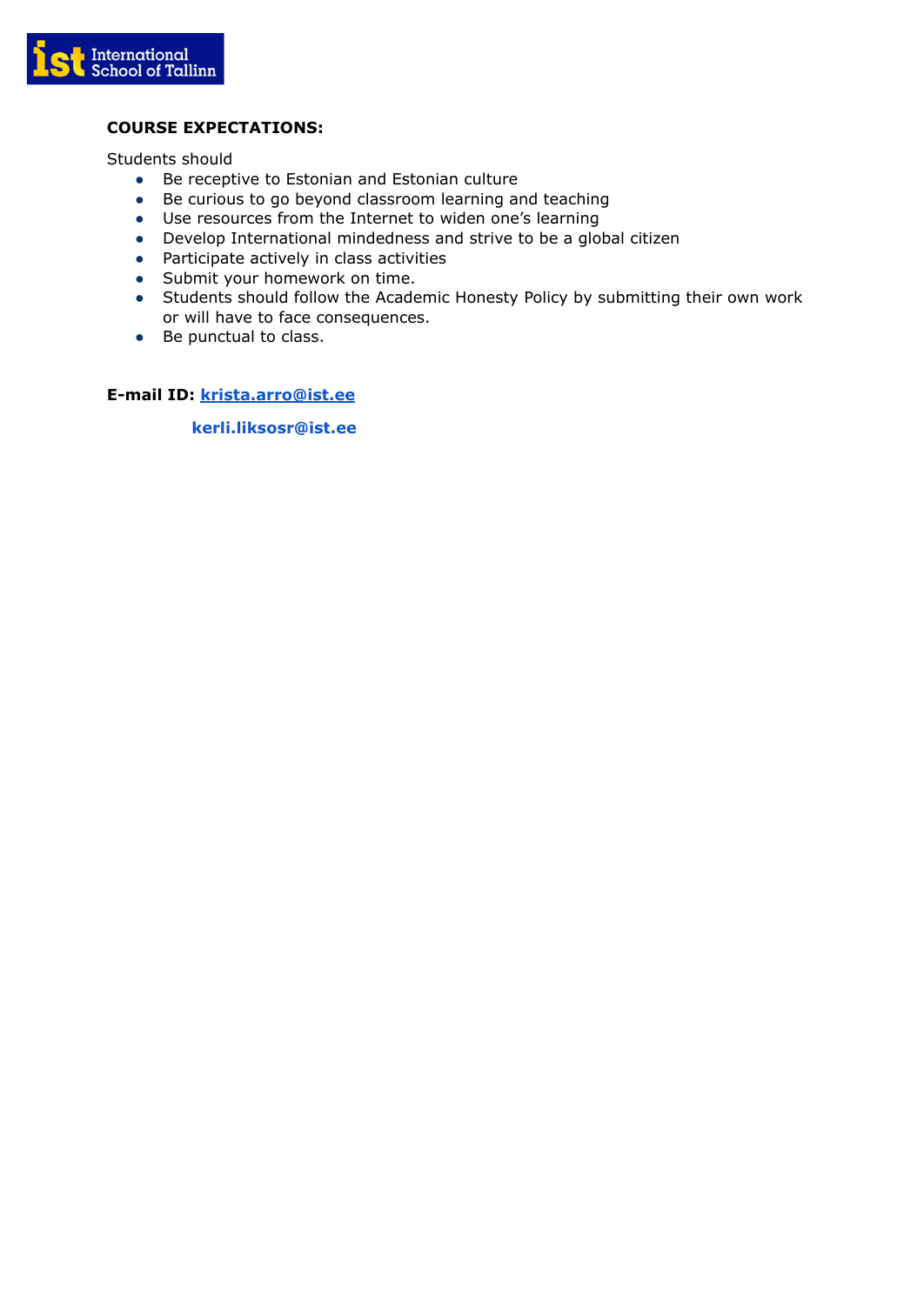

## **TEACHER**: Mr. Abraham Eifert **SUBJECT:** Sciences

**GRADE:** MYP 2

#### **COURSE OUTLINE 2021-2022:**

**Overview:** With inquiry at the core, the MYP sciences framework aims to guide students to independently and collaboratively investigate issues through research, observation and experimentation. The MYP sciences curriculum must explore the connections between science and everyday life. As they investigate real examples of science applications, students will discover the tensions and dependencies between science and morality, ethics, culture, economics, politics, and the environment.

## **CONTENT:**

| Unit<br><b>Number</b> | <b>Unit Name</b>           | <b>Content</b>                                                                                         |
|-----------------------|----------------------------|--------------------------------------------------------------------------------------------------------|
| Unit 1                | Cells                      | Cell Structure and Function<br>History of Cell Theory<br>Organelles<br>Microscopy                      |
| Unit 2                | Earth and Space<br>Systems | Geology<br><b>Plate Tectonics</b><br>Earthquakes<br>Solar System<br>Orbits<br><b>Galactic Features</b> |
| Unit 3                | Properties of Matter       | <b>Phases of Matter</b><br>Phase Changes<br>Chemical and Physical Properties                           |
| Unit 4                | Organisms                  | <b>Tissues</b><br>Organs<br>Organ Systems                                                              |
| Unit 5                | <b>Waves and Sounds</b>    | <b>Mechanical Waves</b><br>Interference<br>Electromagnetic Spectrum<br>Frequency/Period                |
| Unit 6                | Heat and Light             | <b>Thermal Energy</b><br>Conductor/Insulator<br>Light Reflection<br>Visible Spectrum                   |

**AIMS**: The aims of MYP sciences are to encourage and enable students to:

- understand and appreciate science and its implications
- consider science as a human endeavour with benefits and limitations
- cultivate analytical, inquiring and flexible minds that pose questions, solve problems, construct explanations and judge arguments
- develop skills to design and perform investigations, evaluate evidence and reach conclusions
- build an awareness of the need to effectively collaborate and communicate
- apply language skills and knowledge in a variety of real-life contexts
- develop sensitivity towards the living and non-living environments
- reflect on learning experiences and make informed choices.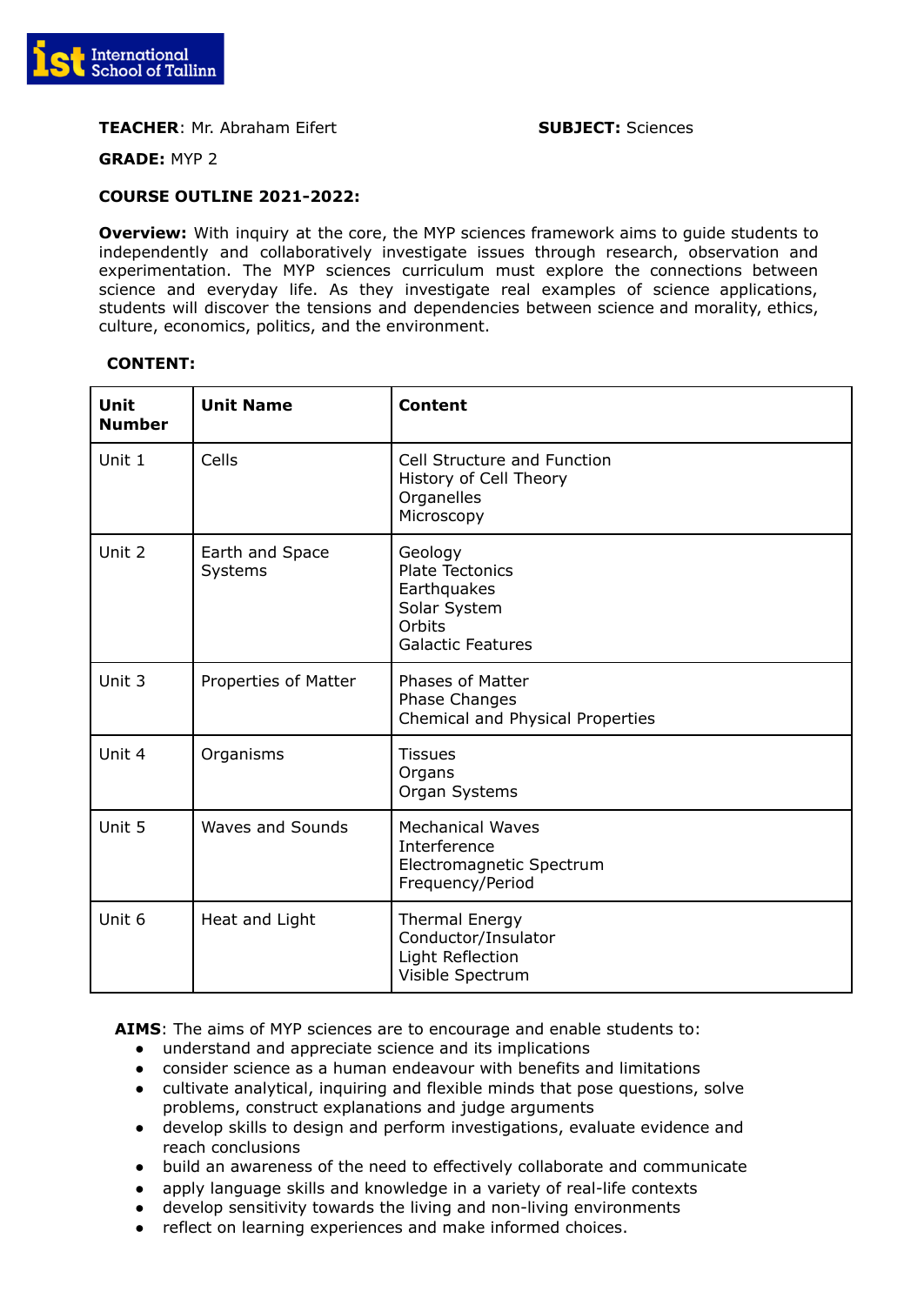

# **APPROACHES TO LEARNING (ATL) SKILLS:**

The units of work in Science will offer opportunities for students to develop and practice the following ATL skills -

thinking skills, social skills, communication skills, self-management skills and research skills

**ASSESSMENT**: Based on the IB MYP Science Assessment Criteria, students' growth in MYP1 Science will be continually assessed utilizing a variety of methods. These methods include practical investigations, lab write-ups, group and individual projects, presentations, concept maps, tests and self-assessments.

IB MYP Criteria for assessment are: Criterion A: Knowing & Understanding Criterion B: Inquiring & Designing

Criterion C: Processing & Evaluating Criterion D: Reflecting on the impacts of science

## **COURSE EXPECTATIONS:** Students should-

- Get their books and stationery needed to class
- Do their homework.
- Submit their work on time.
- Be punctual to class.
- Come to class with an open mind and positive thinking.

**E-mail ID: [abraham.eifert@ist.ee](mailto:abraham.eifert@ist.ee)**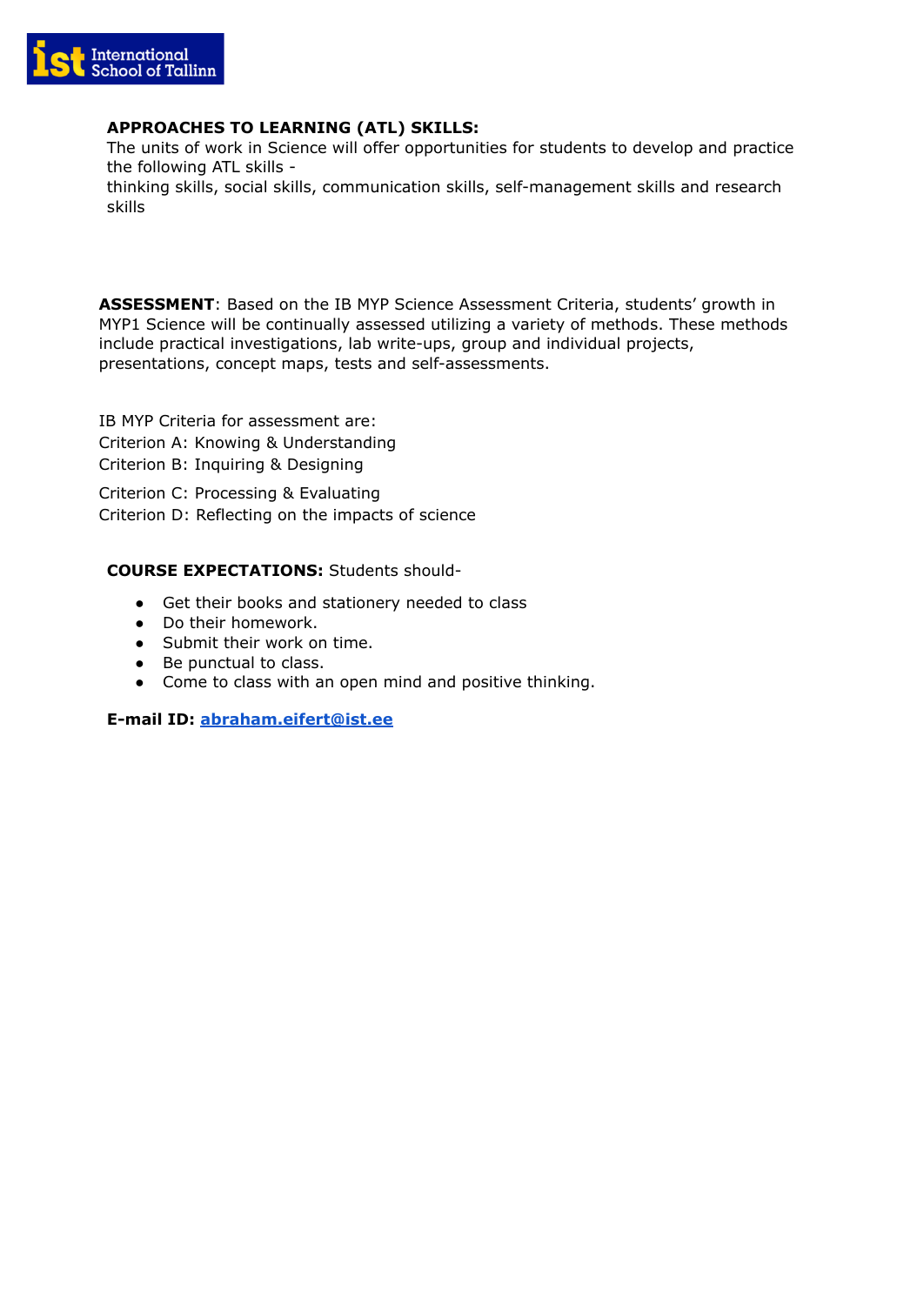

**TEACHER:** Dr. Helmi Kreinin **SUBJECT:** Mathematics

**GRADE:** MYP 2

#### **COURSE OUTLINE 2021-2022**

**Overview**: MYP mathematics courses help specifically to prepare students for the study of DP mathematics courses. As students' progress from the MYP to the DP or CP, the emphasis on understanding increases as students work towards developing a strong mathematical knowledge base that will allow them to study a wide range of topics. Through this process they also work on communicating their ideas in ways that allow others to understand their thinking. The MYP mathematics objectives and criteria have been developed with both the internal and external assessment requirements of the DP in mind.

| Unit<br>Number | Name of the Unit                                                             | Content                                                                                                                                                                                                |
|----------------|------------------------------------------------------------------------------|--------------------------------------------------------------------------------------------------------------------------------------------------------------------------------------------------------|
| Unit 1         | How to be positive<br>(negative numbers<br>and percentages)                  | In this Unit we will work with negative numbers and<br>also revise percentages and estimation. We will add,<br>subtract, multiply and divide negative fractions and<br>decimals.                       |
| Unit 2         | Using maths in<br>competition and<br>cooperation (ratios<br>and proportions) | Ratios, simplifying ratios, equivalent ratios, different<br>ways to represent ratios (tables, graphs, equations)<br>Proportions, solving proportions, recognizing and using<br>proportional reasoning. |
| Unit 3         | Games and Fair<br>Play (probability<br>and univariate<br>statistics)         | Bias, context, credible, inbuilt, source, trend,<br>quantitative, qualitative, univariate statistics,<br>probability, histograms, pie charts, line graphs, scatter<br>plots.                           |
| Unit 4         | <b>Puzzles and Tricks</b><br>(solving using<br>algebraic<br>expressions)     | Algebraic expressions, algebraic equations, expand,<br>factor, inverse, inequalities                                                                                                                   |
| Unit 5         | Shapes around us<br>(2D and 3D<br>shapes)                                    | Area, volume, diagonal, spatial, surface,<br>parallelograms, polygons, trapezium, prisms.                                                                                                              |
| Unit 6         | Maths around us<br>(everyday beauty)                                         | Coefficient, transformations, scaling, tessellations,<br>rotations, and reflection                                                                                                                     |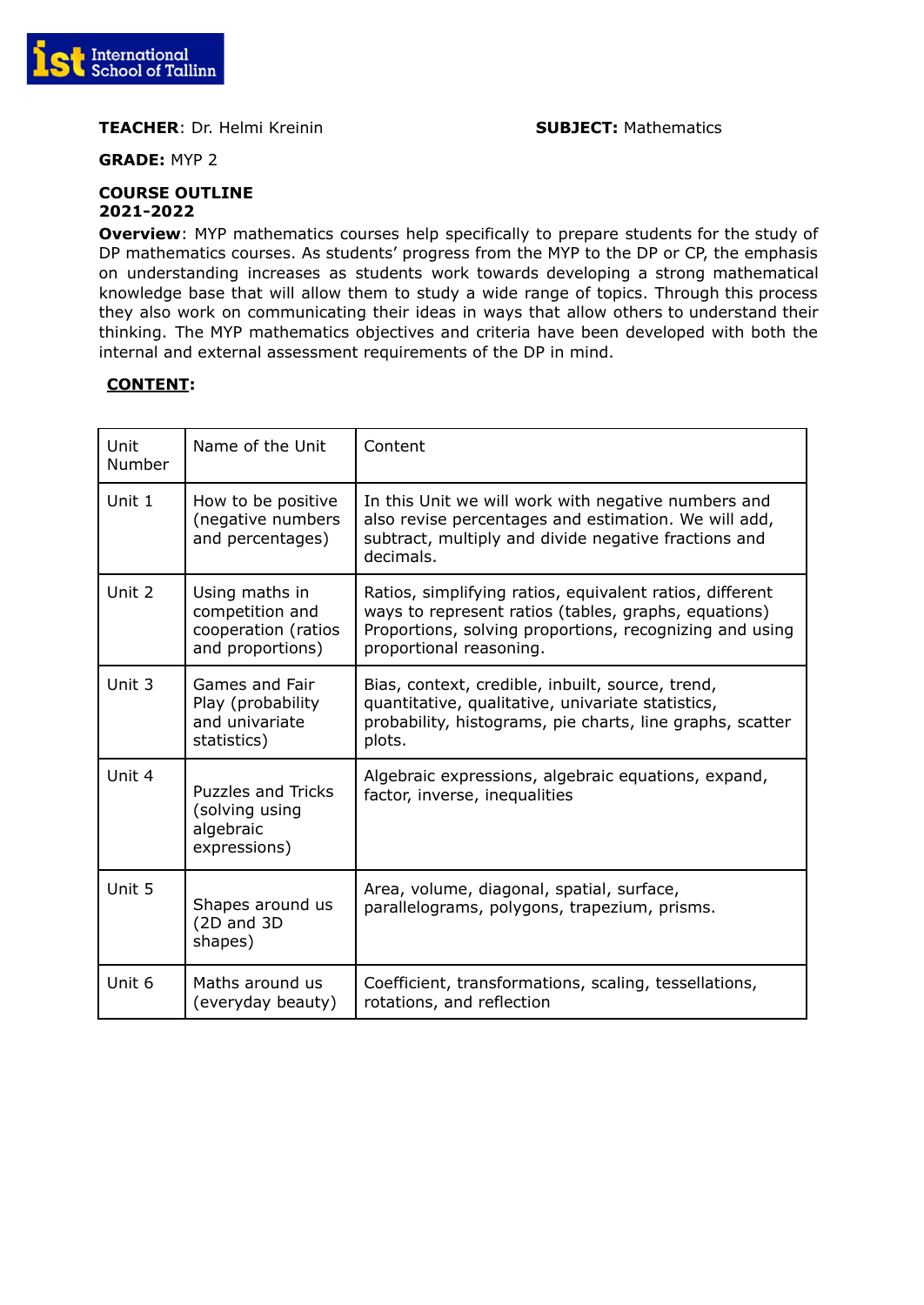

# **Aims:**

The aims of MYP Mathematics are to encourage and enable students to:

- enjoy mathematics, develop curiosity and begin to appreciate its elegance and power
- develop an understanding of the principles and nature of mathematics
- communicate clearly and confidently in a variety of contexts
- develop logical, critical and creative thinking
- develop confidence, perseverance, and independence in mathematical thinking and problem-solving
- develop powers of generalization and abstraction
- apply and transfer skills to a wide range of real-life situations, other areas of knowledge and future developments
- appreciate how developments in technology and mathematics have influenced each other
- appreciate the moral, social and ethical implications arising from the work of mathematicians and the applications of mathematics
- appreciate the international dimension in mathematics through an awareness of the universality of mathematics and its multicultural and historical perspectives
- appreciate the contribution of mathematics to other areas of knowledge
- develop the knowledge, skills and attitudes necessary to pursue further studies in mathematics
- develop the ability to reflect critically upon their own work and the work of others

# **APPROACHES TO LEARNING (ATL) SKILLS:**

The units of work in Mathematics will offer opportunities for students to develop and practise the following ATL skills:

Thinking skills, Social skills, Communication skills, Self-management skills and Research skills

# **ASSESSMENT**:

Based on the IB MYP Mathematics Assessment Criteria, students' growth in MYP 1 Mathematics will be continually assessed utilizing a variety of methods. These methods include investigations, group and individual projects, presentations, tests and self-assessments.

IB MYP Criteria for assessment are:

Criterion A:Knowing and understanding

- Criterion B: Investigating patterns
- Criterion C: Communicating

Criterion D: Applying mathematics in real-life contexts

# **COURSE EXPECTATIONS:** Students should:

- Get their books and stationery needed to class
- Do their homework
- Submit their work on time
- Be punctual to class
- Come to class with an open mind and positive thinking

# **E-mail ID: [helmi.kreinin@ist.ee](mailto:helmi.kreinin@ist.ee)**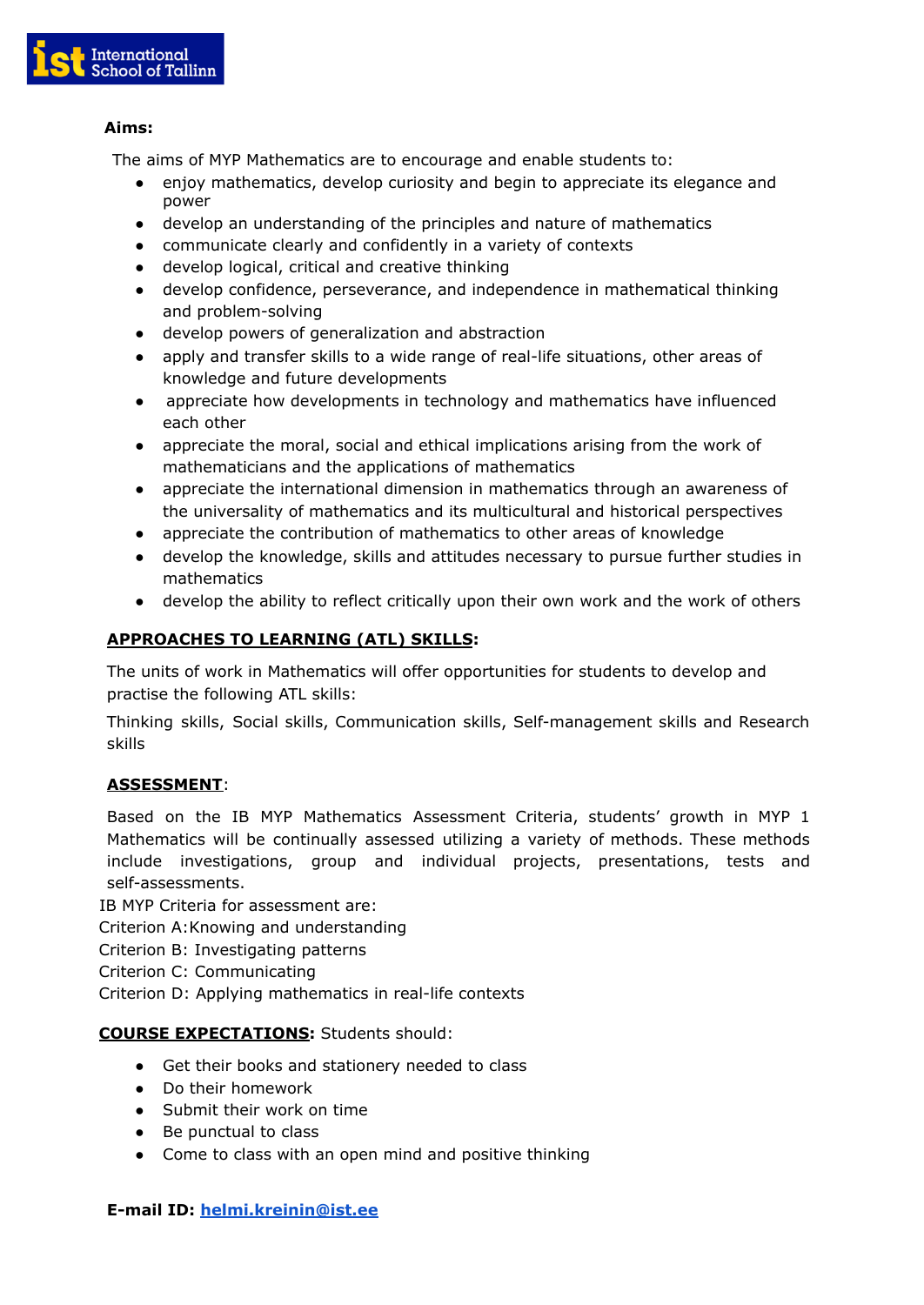

## **TEACHERS**: **TEACHERS**: Ms Ivi Rausi-Haavasalu, Ms.Ismini Pachi

**SUBJECT:** Visual & Performing Art

**GRADE:** MYP 2

# **COURSE OUTLINE 2021-2022**

#### **Overview:**

**MYP Arts** provides a powerful mode of communication through which students explore and construct a sense of understanding around them. To be an artist one has to be curious, and by developing curiosity about themselves, others and the world, students become effective learners, inquirers and creative problem solvers. In the MYP, students are guided to create, perform and present art in ways that engage and convey their own feelings, experiences and ideas.

**MYP Music** is a creative form of human expression. It can provide a unique way of learning where seeing, feeling, hearing, thinking and creating are combined in effective communication. Music is a powerful medium for the exploration of the human condition, our society and our world. Students work collaboratively and individually to perform; research and identify issues; provide insights, opinions, solutions and resolutions; and to reflect on, appreciate and evaluate musical works. Our focus is to provide all students with opportunities to experience music, and to function as musical participants.

| Unit<br><b>Visual Arts</b><br>Number                                                                                                                                                                                                                                                                                                                                                                                                                                     | <b>Performing Arts</b>                                                                                                                                                                                                                                                                                                                                                                                                                                                                                                                                                                                                                                                                                                                                                                                                                                                                                                                                                                                                                        |
|--------------------------------------------------------------------------------------------------------------------------------------------------------------------------------------------------------------------------------------------------------------------------------------------------------------------------------------------------------------------------------------------------------------------------------------------------------------------------|-----------------------------------------------------------------------------------------------------------------------------------------------------------------------------------------------------------------------------------------------------------------------------------------------------------------------------------------------------------------------------------------------------------------------------------------------------------------------------------------------------------------------------------------------------------------------------------------------------------------------------------------------------------------------------------------------------------------------------------------------------------------------------------------------------------------------------------------------------------------------------------------------------------------------------------------------------------------------------------------------------------------------------------------------|
| <b>Surrealist Art</b><br><b>Knowledge and skills: students</b><br>will learn about Surrealist art and<br>Unit 1<br>the representative artists. They will<br>be taught how to critically analyze<br>an artwork based on the elements<br>of art. Moreover they will learn to<br>explore and express their own<br>identity through the Surrealist<br>aesthetics. In the end they will be<br>asked to create an artwork based<br>on the surrealism aesthetics and<br>concept | <b>The Elements of Music (Building</b><br>Bricks)<br>Knowledge and skills: students will learn<br>about Pitch, Melody, Rhythm, Tempo,<br>Duration, Dynamics, Texture,<br>Timbre/Sonority, Articulation and Silence<br>and will be introduced to Graphic Notation<br>and Graphic Scores through the<br>inter-related musical strands of Performing,<br>Creating, Listening and Appraising.<br>Students will explore how Mussorgsky<br>captures the mood of some paintings<br>through sounds and how the elements of<br>music are used to create different effects<br>(Kandinsky).<br>Mussorgsky's work "Pictures at an<br>Exhibition" is based on his close friend, the<br>painter and architect, Victor Hartmann's<br>paintings at an exhibition mounted shortly<br>after his death. Students will explore how<br>Mussorgsky captures the mood of some<br>paintings through sounds and how the<br>elements of music are used to create<br>different effects.<br>Kandinsky and Picasso inspire the musicians<br>to compose new abstract music. |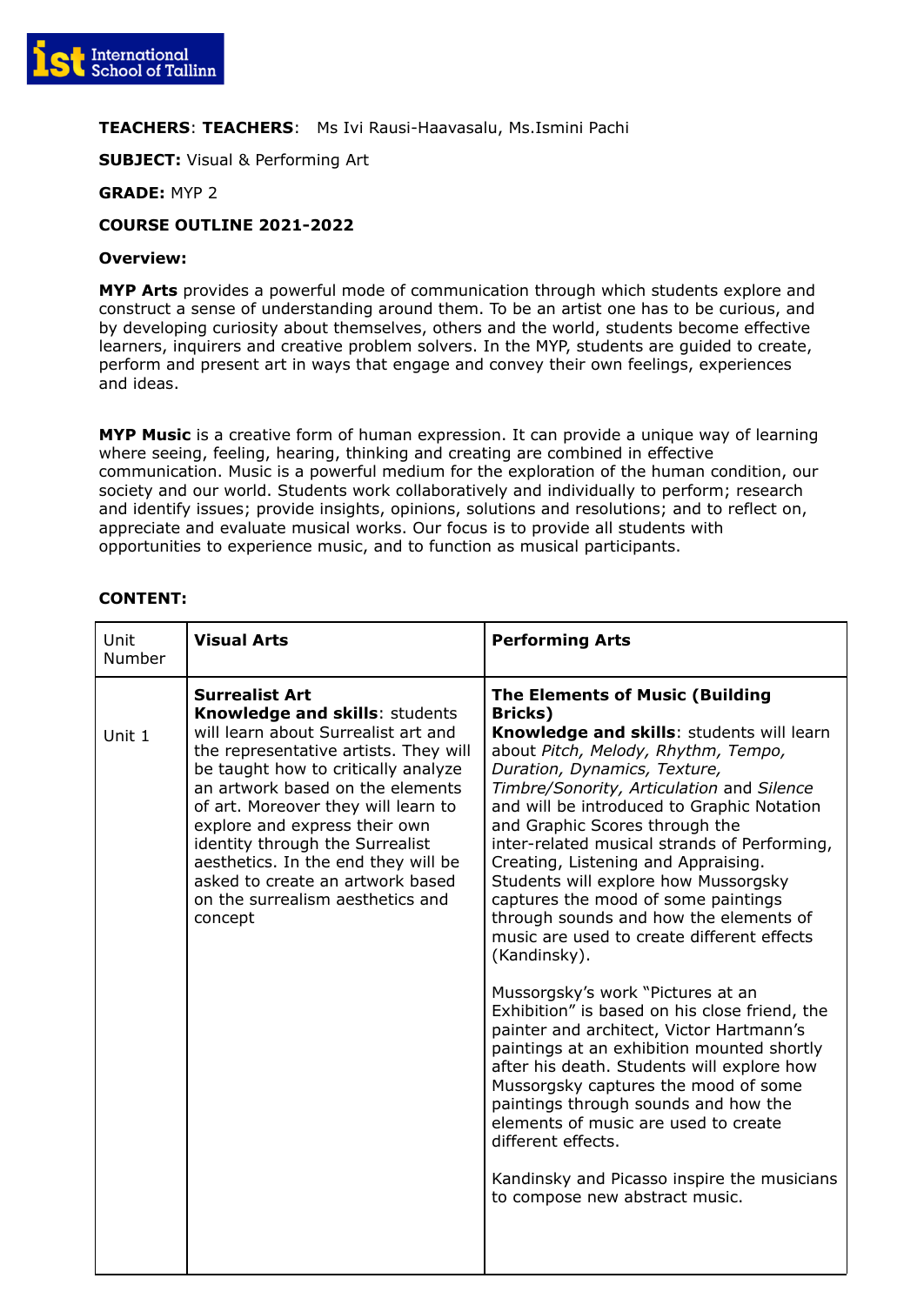

| Unit 2 | <b>Ceramic sculptures and</b><br>functional ware                                                                                                                                                                                                                                                                                                                                                                                                                                                             | <b>Shapes of Music (Form and Structure)</b><br><b>Contains an introduction to world</b><br>music                                                                                                                                                                                                                                                            |
|--------|--------------------------------------------------------------------------------------------------------------------------------------------------------------------------------------------------------------------------------------------------------------------------------------------------------------------------------------------------------------------------------------------------------------------------------------------------------------------------------------------------------------|-------------------------------------------------------------------------------------------------------------------------------------------------------------------------------------------------------------------------------------------------------------------------------------------------------------------------------------------------------------|
|        | Knowledge and skills:                                                                                                                                                                                                                                                                                                                                                                                                                                                                                        | Knowledge and skills:                                                                                                                                                                                                                                                                                                                                       |
|        | This unit will expose students to<br>different artists that have been<br>working with ceramic sculptures<br>and functional ware.<br>Through research and<br>understanding of the artist's works<br>students will search for answers on<br>the way our lives are influenced by<br>everyday objects. Moreover<br>students will explore how everyday<br>objects reflect our personal needs<br>and characteristics.<br><b>Craft skills:</b> hand building<br>techniques, colours on ceramics,<br>ceramic objects | This unit begins by establishing what is<br>"Form and Structure" in music and why<br>repetition and contrast are important in<br>music.<br>Emphasis is also placed on stave notation<br>and melody and rhythm writing skills.<br>Students will learn to use music software<br>www.noteflight.com which they will use<br>to create their final compositions. |

# **AIMS:**

# **VISUAL ART**

The aims of MYP Visual arts are to encourage and enable students to:

- create and present art
- develop skills specific to the discipline
- engage in a process of creative exploration and self-discovery
- make purposeful connections between investigation and practice
- understand the relationship between art and its contexts
- respond to and reflect on art
- deepen their understanding of the world.

# **PERFORMING ART**

The aims of MYP Performing arts are to encourage and enable students to:

- create and present music
- develop skills specific to the discipline
- develop their understanding of the Elements of Music and provide students with a foundation of musical vocabulary
- develop individual control of a range of sounds placing them into a musical context.
- how art can provide the inspiration and stimulus for composition and how we can communicate through art.
- through performing, composing, improvising and listening and appraising, students then explore four different musical structures: Question and Answer, Binary Form, Ternary Form and Song Form.

# **APPROACHES TO LEARNING (ATL) SKILLS:**

The units of work in Science will offer opportunities for students to develop and practise the following ATL skills -

thinking skills, social skills, communication skills, self-management skills and research skills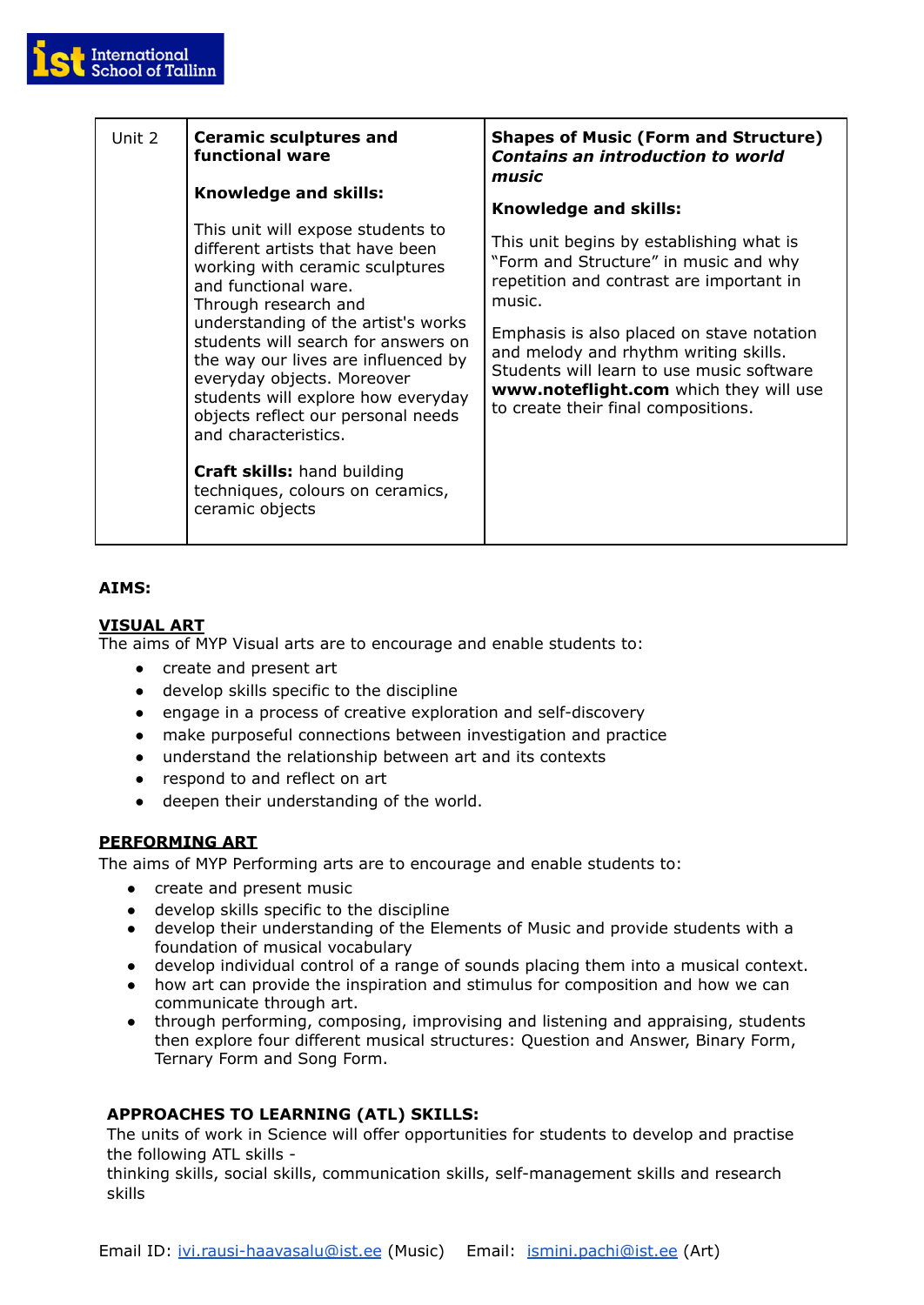

**TEACHERS**: Michael Neuwahl **SUBJECT:** MYP Design **GRADE:** MYP 2

## **COURSE OUTLINE 2021-2022:**

#### **Overview:**

MYP design challenges all students to apply practical and creative thinking skills to solve design problems; encourages students to explore the role of design in both historical and contemporary contexts; and raises students' awareness of their responsibilities when making design decisions and taking action. Inquiry and problem-solving are at the heart of the subject group. MYP design requires the use of the design cycle as a tool, which provides the methodology used to structure the inquiry and analysis of problems, the development of feasible solutions, the creation of solutions, and the testing and evaluation of the solution.

## **CONTENT:**

| Unit<br><b>Numb</b><br>er | <b>Unit Name</b> | <b>Content</b>                                                                                                                                                      |
|---------------------------|------------------|---------------------------------------------------------------------------------------------------------------------------------------------------------------------|
| Unit 1                    | Mind the Gap!    | Students will explore bridge architecture, apply prior<br>knowledge from physics, design and other<br>disciplines to develop and shape their own bridge<br>designs. |
| Unit 2                    | Colors of India  | Students will explore Indian cuisine, cooking<br>methodology and techniques, in addition to learning<br>to prepare their own three course Indian meal.              |

## **APPROACHES TO LEARNING (ATL) SKILLS:**

The units of work in Design will offer opportunities for students to develop and practise the following ATL skills.

## VIII. **Thinking Skills**

8. *Critical Thinking Skills Analyzing and evaluating issues and ideas* g) Draw reasonable conclusions and generalizations

## **III. Self-Management Skills**

4. *Affective Skills Managing state of mind* 4.2 Perseverance

- a) Demonstrate persistence and perseverance
- b) Practise delaying gratification

## **ASSESSMENT:**

In the MYP, assessment is closely aligned with the written and taught curriculum. Each strand from MYP design has a corresponding strand in the assessment criteria for this subject group. They might be in the form of a task-specific version of the required assessment criteria, a face-to-face or virtual classroom discussion, a detailed task sheet or assignment, a product or creation based on the assessment criteria.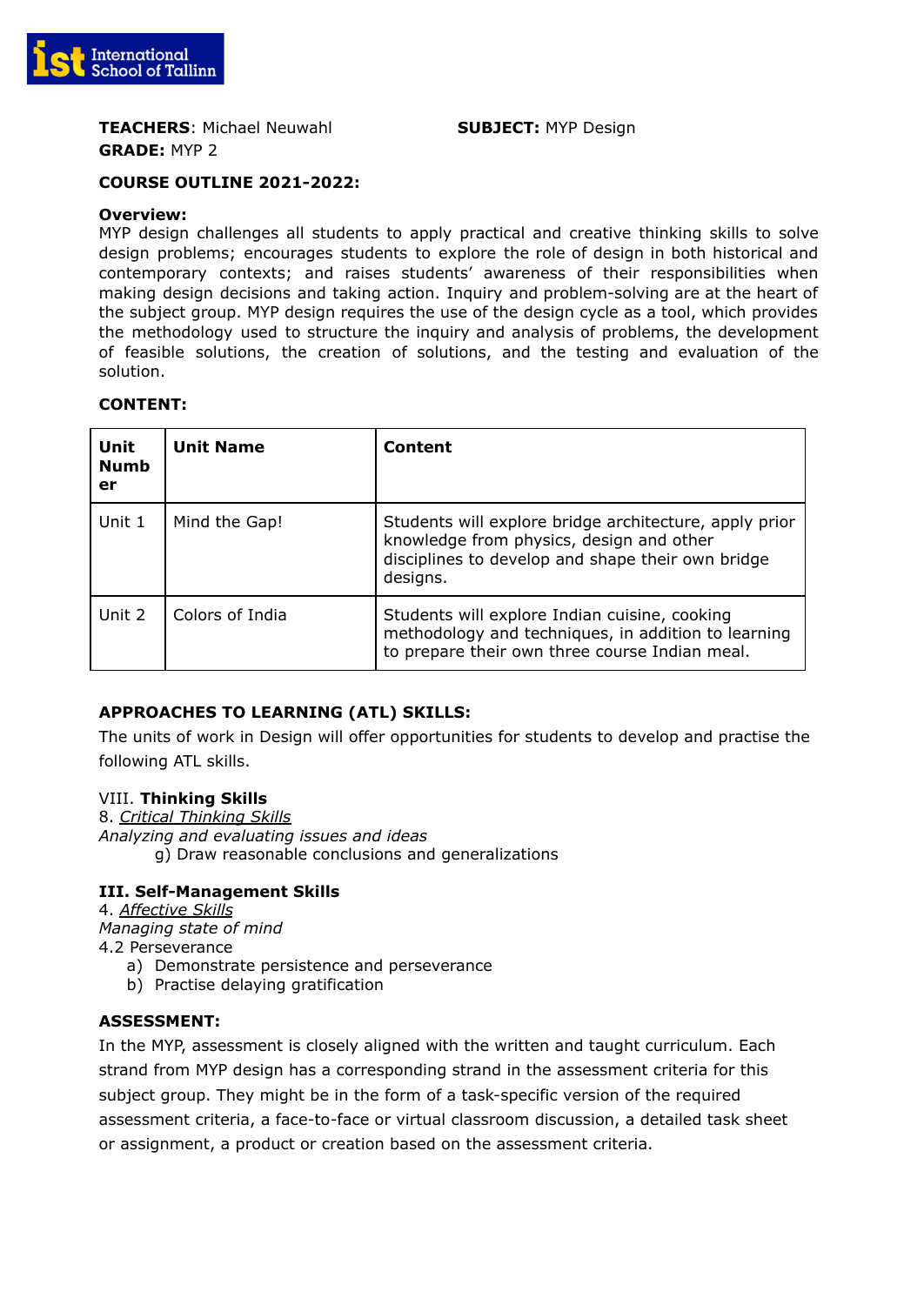

# **IB MYP Criteria**

Criterion A: Inquiring and Analysing Criterion B: Developing Ideas Criterion C: Creating Criterion D: Evaluating

# **COURSE EXPECTATIONS:**

Students:

- Bring their laptops, books and stationery needed to class.
- Submit their homework and research.
- Submit their assignments on time.
- Be punctual to class and participate actively in class activities.
- Come to class with an open mind and positive thinking.

## **E-mail ID:**

[michael.neuwahl@ist.ee](mailto:michael.neuwahl@ist.ee)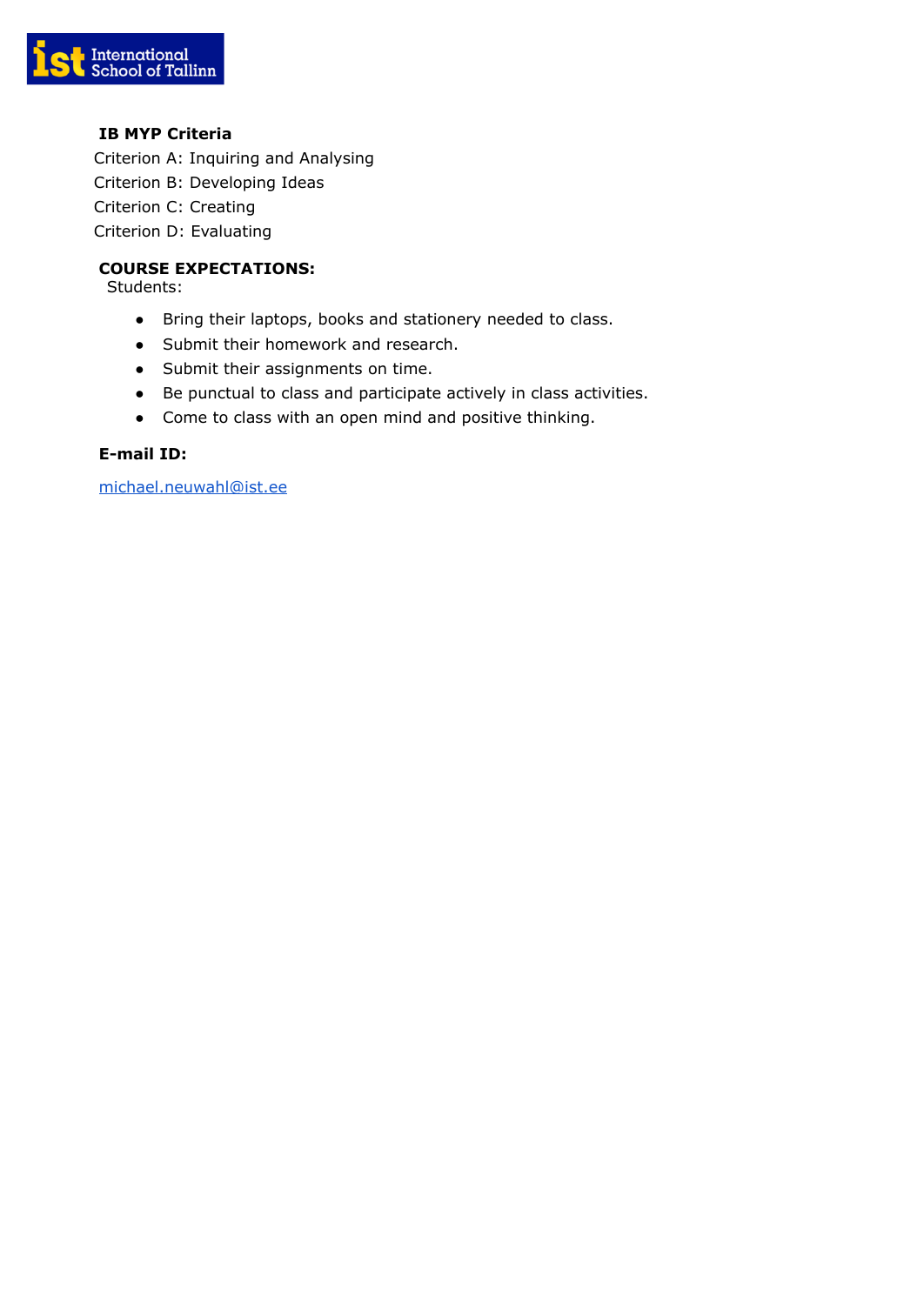

**GRADE:** MYP 2

## **COURSE OUTLINE 2021-2022:**

**Overview:** MYP language and literature builds on experiences in language learning that students have gained during their time in the IB Primary Years Programme or other primary education. Knowledge, conceptual understanding and skills will have been developed through transdisciplinary units of inquiry or independent language inquiry. The six skill areas in PYP language — listening, speaking, reading, writing, viewing and presenting are further developed through the MYP years.

| Unit<br><b>Number</b> | <b>Unit Name</b>                             | <b>Content</b>                                                                                                                                                                                                                                                                                                   |
|-----------------------|----------------------------------------------|------------------------------------------------------------------------------------------------------------------------------------------------------------------------------------------------------------------------------------------------------------------------------------------------------------------|
| Unit 1                | How Can We<br>Separate Fact from<br>Fiction? | In this unit we will: FIND OUT what the conventions<br>of historical fictions are; EXPLORE how historical<br>fiction can give us a better understanding of the<br>past and what lessons we can learn from history;<br>and TAKE ACTION to raise awareness about such<br>issues as drug addiction and child abuse. |
| Unit 2                | What Makes Life<br>Worth Writing About?      | In this unit, we will FIND OUT what biographies are<br>and how to write them; EXPLORE why we should<br>read and write biographies and what we can learn<br>from them; and TAKE ACTION to share the stories of<br>ordinary people.                                                                                |
| Unit 3                | Why do We Need to<br>Belong?                 | In this unit, we will: FIND OUT about the culture and<br>history of New Zealand; EXPLORE how film can be<br>used to highlight issues of importance; and TAKE<br>ACTION to raise awareness about the social issues<br>in Hunt for the Wilderpeople.                                                               |
| Unit 4                | Should We Forgive<br>and Forget?             | Find out what a tempest is and learn about some of<br>the contextual factors that surround The Tempest.<br>Explore how we can use The Tempest to explore<br>issues such as colonialism, injustice and forgiveness.<br>Take action to raise awareness about modern<br>slavery.                                    |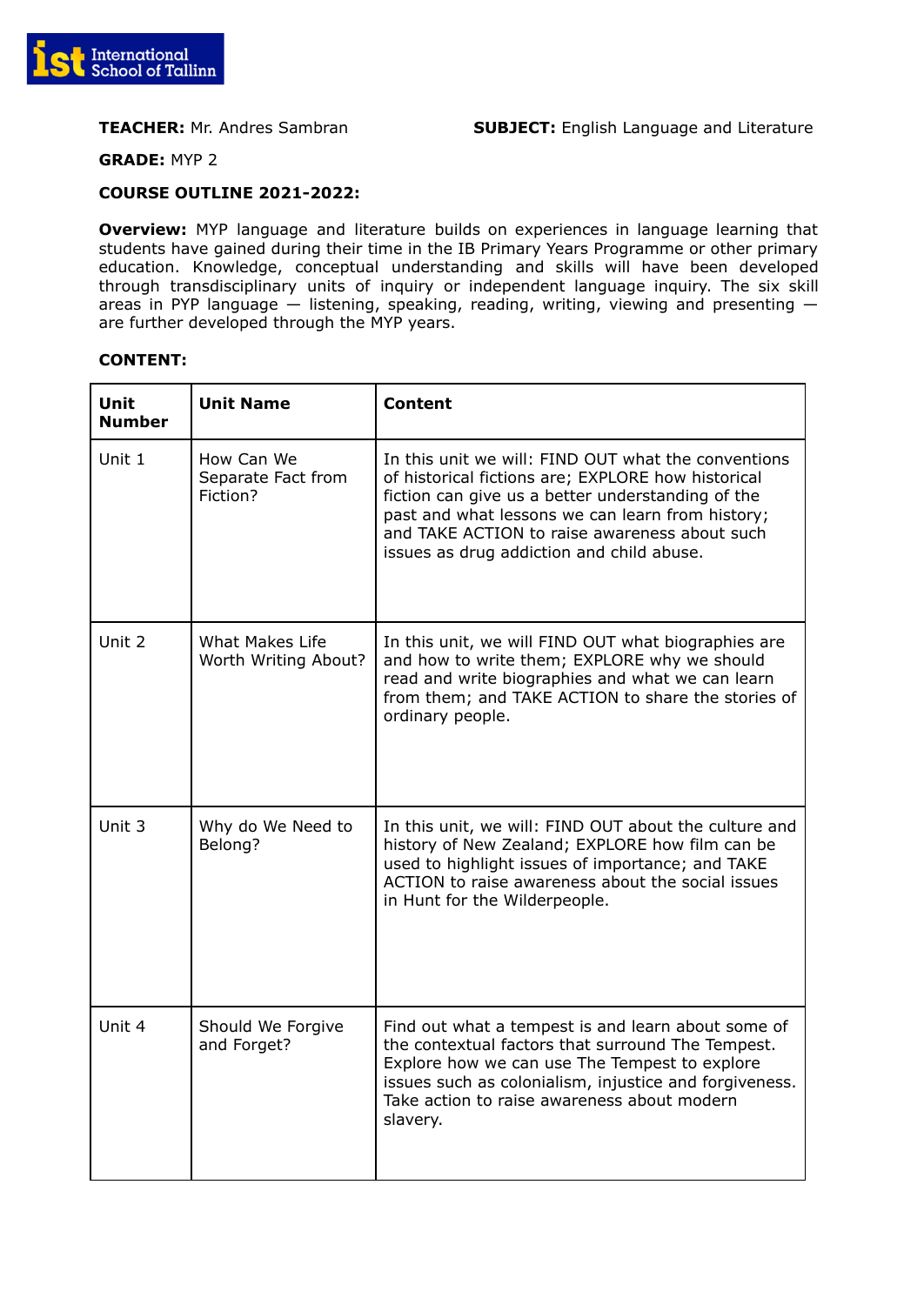

| Unit 5 | Do Girls Run the<br>World?                        | In this unit, we will: FIND OUT who some of the<br>most famous women writers are; EXPLORE what we<br>can learn from women's writing and how it can give<br>us a different point of view on history; and TAKE<br>ACTIONS to help end gender inequality and<br>celebrate women's contribution to society. |
|--------|---------------------------------------------------|---------------------------------------------------------------------------------------------------------------------------------------------------------------------------------------------------------------------------------------------------------------------------------------------------------|
| Unit 6 | Life is a Stage:<br>Drama enters the<br>Classroom | Students will explore William Shakespeare. Who<br>exactly was this man? What did he write? Why is he<br>so revered? I will bring Shakespeare into your lives<br>through performance!                                                                                                                    |

**AIMS:** The aims of MYP Language and Literature are to encourage and enable students to:

- use language as a vehicle for thought, creativity, reflection, learning, self-expression, analysis and social interaction
- develop the skills involved in listening, speaking, reading, writing, viewing and presenting in a variety of contexts
- develop critical, creative and personal approaches to studying and analysing literary and non-literary texts
- engage with texts from different historical periods and a variety of cultures
- explore and analyse aspects of personal, host and other cultures through literary and non-literary texts
- explore language through a variety of media and modes
- develop a lifelong interest in reading
- apply linguistic and literary concepts and skills in a variety of authentic contexts.

# **APPROACHES TO LEARNING (ATL) SKILLS:**

The units of work in English Language and Literature course will offer opportunities for students to develop and practise the following ATL skills: thinking skills, social skills, communication skills, self-management skills and research skills.

**ASSESSMENT:** Based on the IB MYP English Language and Literature Assessment Criteria, students' growth in MYP 1 will be continually assessed utilizing a variety of formative and summative assessments.

IB MYP Language and Literature Criteria for assessment are: Criterion A: Analyzing Criterion B: Organizing Criterion C: Producing text Criterion D: Using language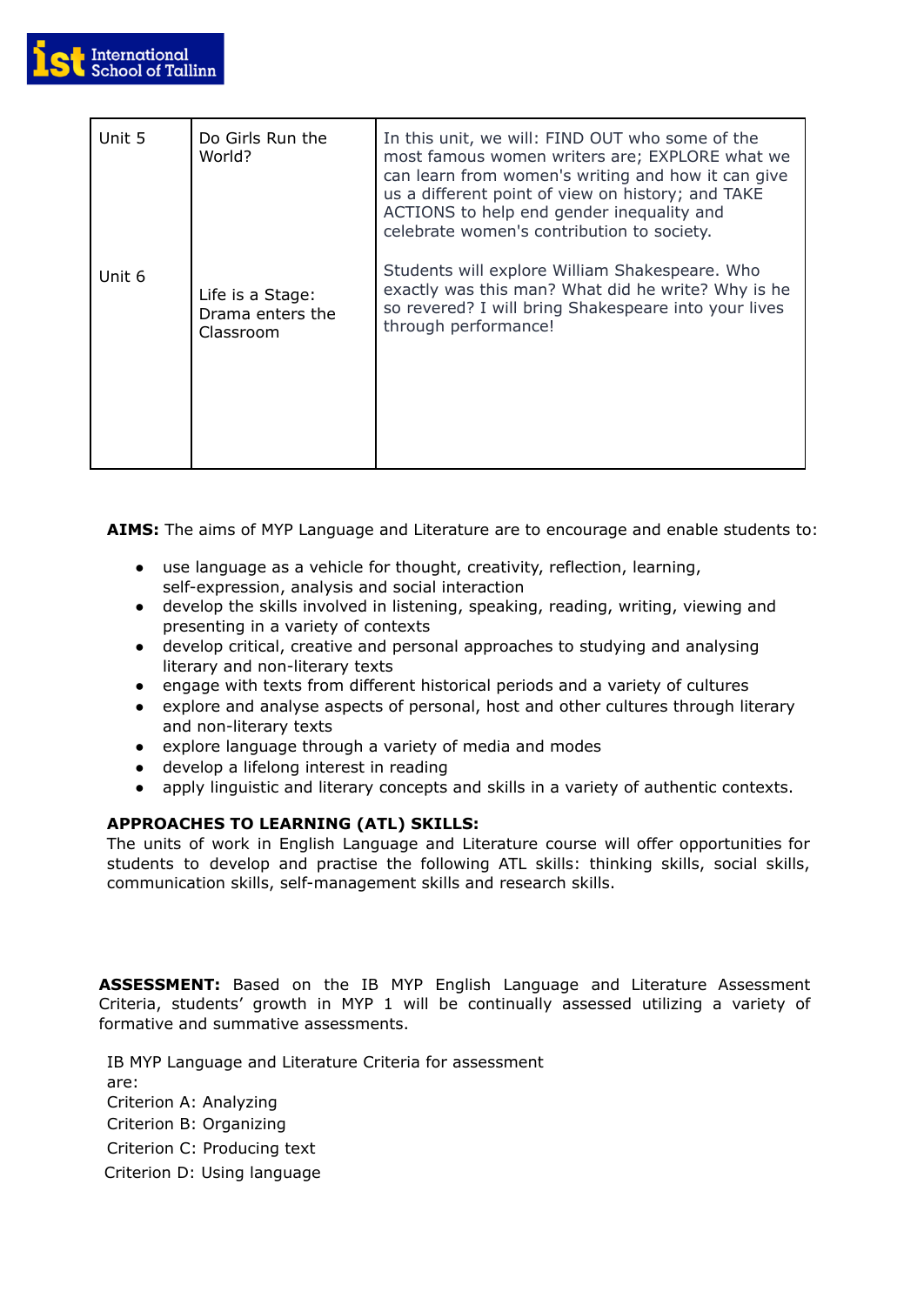

**COURSE EXPECTATIONS:** The following are the expectations of all students undertaking English Language and Literature

- Completion of 2 formative and summative assessments per semester each assessment covering all four criteria - A, B, C, and D.
- Checking emails/ the homework document will be a regular commitment
- Completion of homework is mandatory.
- Each student must organize and maintain an English journal/folder/portfolio to be presented for assessment at the end of each unit.
- Students will have to put in extra effort to read and reference other works at home for every unit that progresses. They must also work on developing their typing pace and handwriting.
- Students must clarify all doubts (via email or in person) prior to the date of assignment submission/assessment.
- All class materials must be carried daily: One notebook for Language and Literature as well as one file for handouts/ activity sheets.
- Each class makes an Essential Agreement list that helps the healthy functioning of the classroom. Everyone must honor the essential agreement

**E-mail ID: [andrea.sambrano-soracco@ist.ee](mailto:andrea.sambrano-soracco@ist.ee)**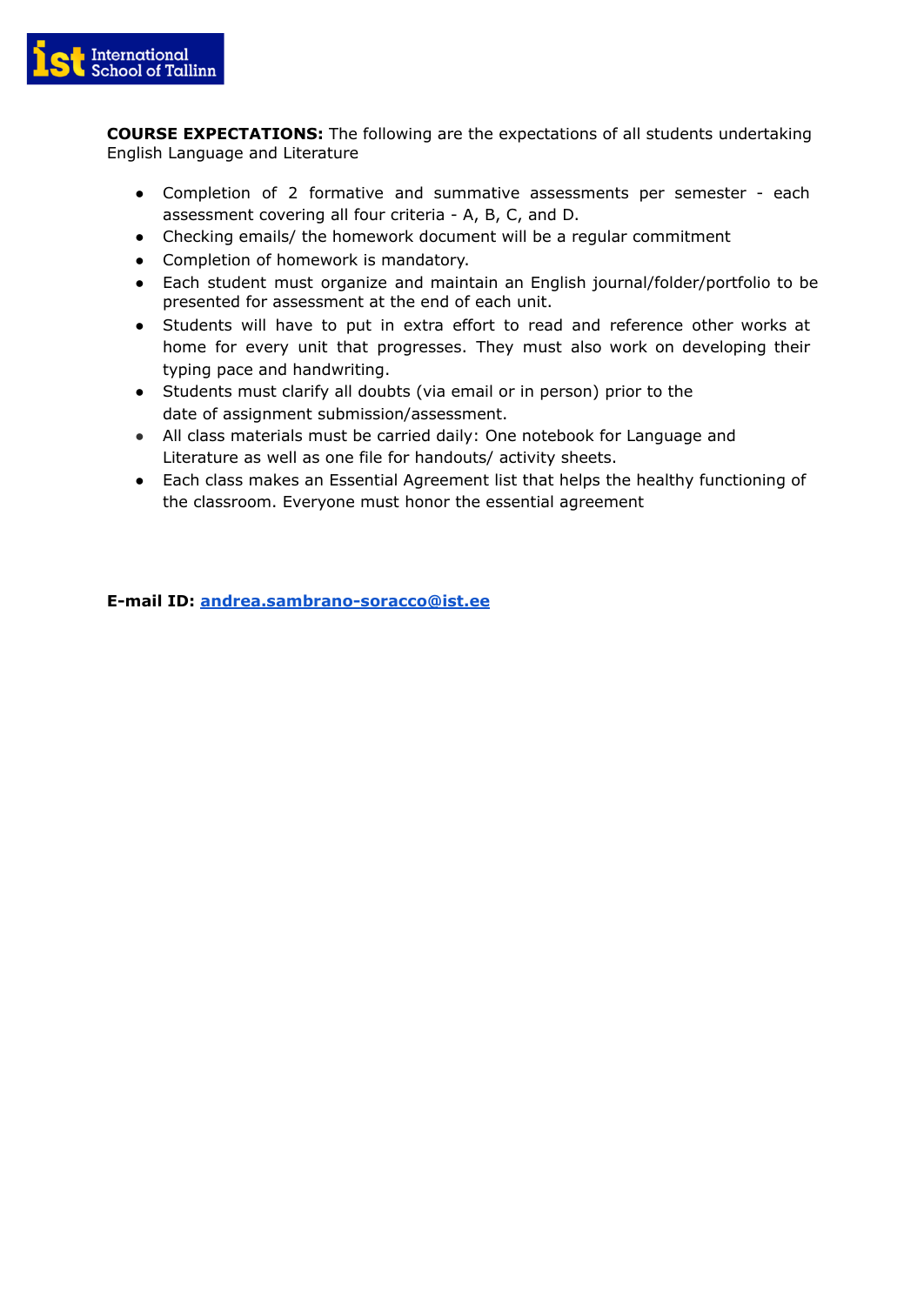

## **TEACHER:** Ms. Maarja Jõgi **SUBJECT:** PHE

**GRADE:** MYP 2

## **COURSE OUTLINE 2021-2022**

**Overview:** MYP physical and health education courses, in combination with MYP sciences, help specifically to prepare students for the study of sports, exercise and health science in the IB Diploma Programme (DP). This rigorous course enables students to inquire into systems of the human body and explore how and why these systems work together. In their study of sports, exercise and health science, students learn how to apply their knowledge and understanding by critically analysing human performance and through planning and conducting laboratory investigations.

## **CONTENT:**

| <b>Unit</b><br><b>Number</b> | <b>Unit Name</b>       | Content                                                              |
|------------------------------|------------------------|----------------------------------------------------------------------|
| Unit 1                       | Well-being and fitness | warm-up, cool-down, physical abilities, running<br>skills, endurance |
| Unit 2                       | Volleyball             | toss, overhead and underarm serve, game rules,<br>game play          |
| Unit 3                       | Yoga for flexibility   | yoga poses, mindfulness                                              |
| Unit 4                       | <b>Basketball</b>      | Basketball rules and regulations, dribbling, passing,<br>game play   |

## **AIMS:**

The aims of MYP PHE are to encourage and enable students to:

- To encourage participation in physical activity.
- To encourage students to exhibit consideration for others, a positive attitude, self-control and appropriate social behaviour.
- To increase the skill level of students through specific skill practice and application of skills in enjoyable game situations.
- To increase student's knowledge of physical education, with a focus on health and lifestyle issues, basic fitness principles and game rules.

# **APPROACHES TO LEARNING (ATL) SKILLS:**

The units of work in PHE will offer opportunities for students to develop and practise the following ATL skills: thinking skills, social skills, communication skills, self-management skills and research skills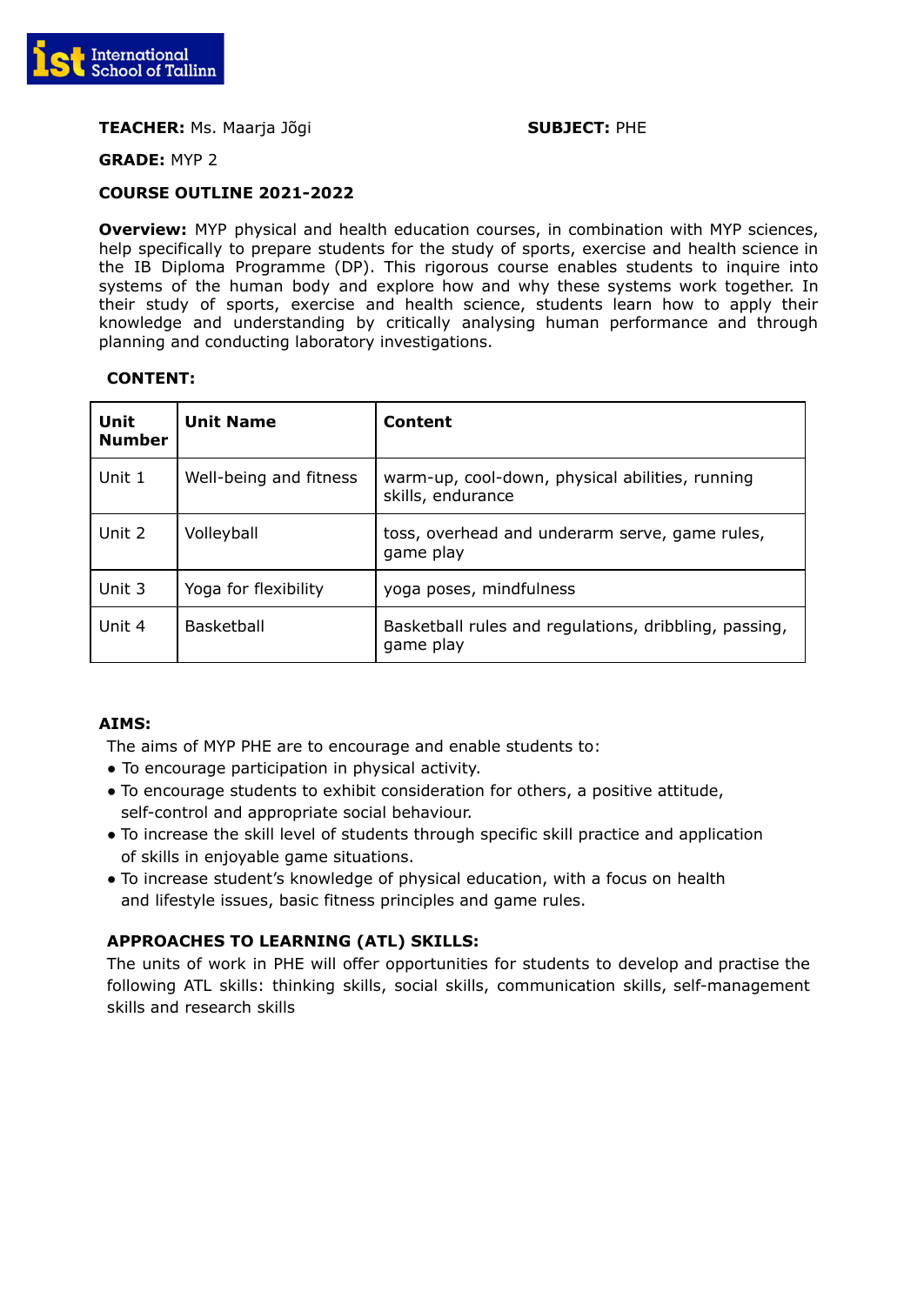

**ASSESSMENT:** Based on the IB MYP PHE Assessment Criteria, students' growth in class will be continually assessed utilizing a variety of methods. These methods include practical investigations, oral activities, performance, movement sequences, individual projects, presentations, tests and self-assessments.

IB MYP Criteria for assessment are: Criterion A:Knowing and understanding Criterion B: Planning for Performance Criterion C:Applying and Performing Criterion D: Reflecting and Improving Performance

# **COURSE EXPECTATIONS**

Students should

- Bring all needed materials to class such as a positive mindset and good listening skills.
- Come to class with a willingness to learn, a good attitude that rubs off on your classmates and focus on striving for excellence.

## **Email ID: [maarja.jogi@ist.ee](mailto:maarja.jogi@ist.ee)**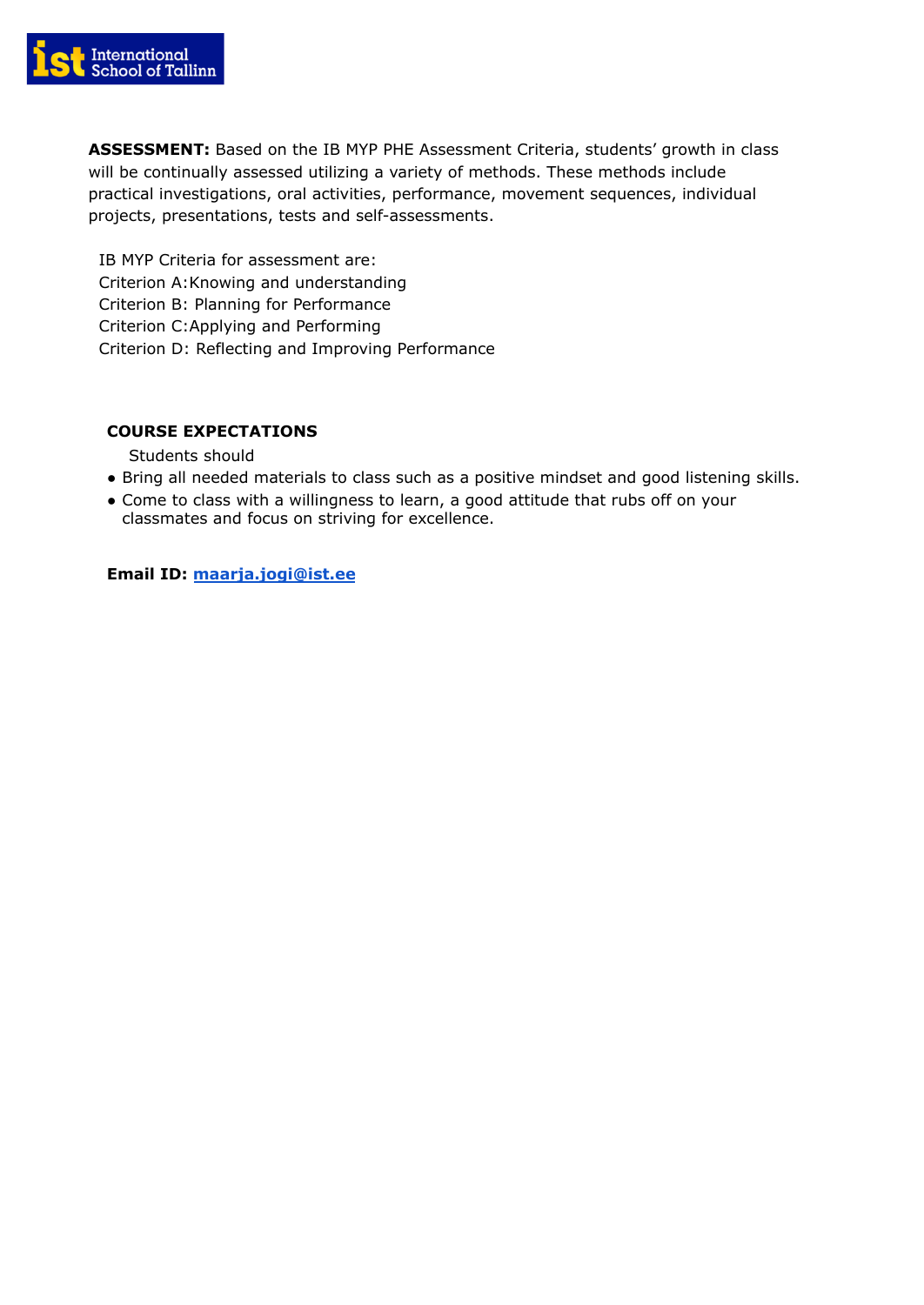

**GRADE:** MYP 2

## **COURSE OUTLINE 2021-2022:**

**Overview:** The study of individuals and societies helps students to develop their identities as individuals and as responsible members of local and global communities. These explorations of our common humanity are intrinsically interesting, and disciplines in this subject group are filled with potential for creating in students a lifelong fascination with "the human story" as it continues to evolve in an era of rapid change and increasing interconnectedness. Studies in individuals and societies are essential for developing empathy and international-mindedness, including the idea that "other people, with their differences, can also be right" (IB mission statement).

| <b>Unit</b><br><b>Numb</b><br>er | <b>Unit Name</b>                                                                 | <b>Content</b>                                                                                                                                                                                                                                                                                                                                                                                                                                                                                                                                          |
|----------------------------------|----------------------------------------------------------------------------------|---------------------------------------------------------------------------------------------------------------------------------------------------------------------------------------------------------------------------------------------------------------------------------------------------------------------------------------------------------------------------------------------------------------------------------------------------------------------------------------------------------------------------------------------------------|
| Unit 1                           | How has<br>globalization shaped<br>the world?                                    | Students will get to the basics of understanding how<br>elements of globalization changed our daily life. How do<br>companies, corporations, human rights, industry, fair trade,<br>carbon footprint, ecological footprint are aligned with<br>phenomena such as globalization. They will demonstrate<br>critical thinking skills to analyze whether the process is new.<br>How did the pace of globalization change after the world<br>pandemic?                                                                                                       |
| Unit 2                           | Why are natural<br>environments<br>important to<br>individuals and<br>societies? | The relationships between living things in different<br>environments can be viewed as a system, and sustainability<br>can help these environments last into the future. What<br>happens when mankind can not share the natural biodiversity<br>and resources? Students will demonstrate critical thinking<br>skills to analyze the connection between conflicts and natural<br>resources and their effect on biodiversity of earth.                                                                                                                     |
| Unit 3                           | What was life like in<br>the Middle Ages?                                        | Northern Europe and Estonia. Scandinavian way of life and<br>society and raids by Vikings.<br>Estonia during the Middle Ages and mode of living during late<br>remote antiquity. Ancient counties, the ancient<br>fight for freedom, Christianisation and structure of society.<br>Governance and the Livonian Order. Major global<br>developments which occurred during The Middle Ages;<br>different aspects of peoples' lives during The Middle Ages;<br>Empires developing and expanding during The Middle Ages;<br>Source analysis; SWOT analysis. |
| Unit 4                           | How does<br>exploration affect<br>global interactions?                           | The formation of industrial society, industrial revolution,<br>manufacturing, urbanization, social face of industrial<br>society and political ideas of the nineteenth century. In the<br>Past, humans explored the world, and continue to do so, for<br>a variety of reasons. This exploration often affects global<br>interactions in both positive and negative ways. Students will<br>analyse the legacy of the past exploration and exploitation of<br>world resources.                                                                            |